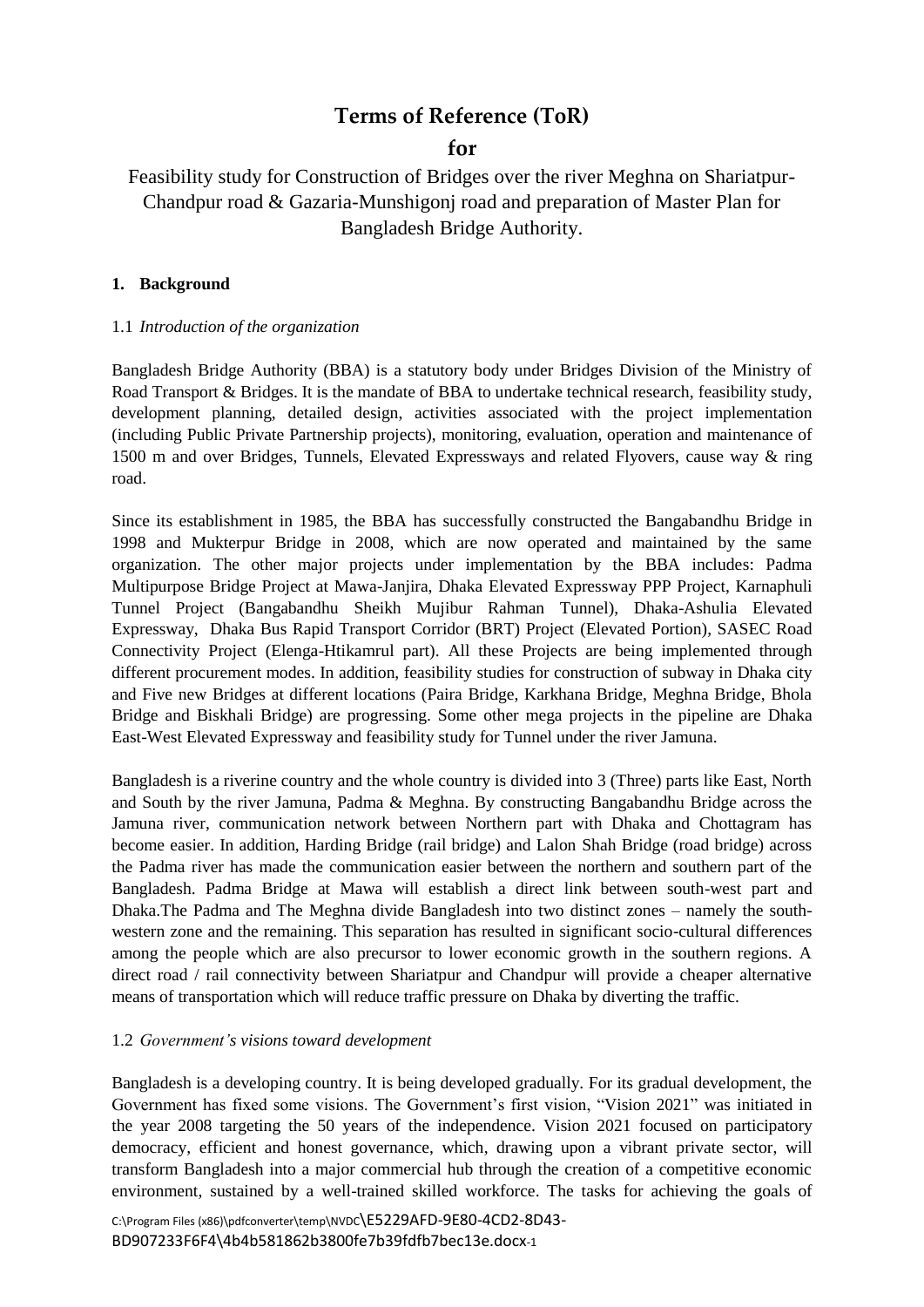Vision 2021 were articulated by the Government through the two five-year plans namely the Sixth Five Year Plan (2011-2015) and the Seventh Five Year Plan (2016-2020).While the Seventh Five Year Plan continues to be implemented with tremendous successes in the economic and social sectors, the Government revealed their Vision 2041, a long-term perspective plan to make Bangladesh a peaceful, prosperous, happy and developed nation comparable with the developed world.

Vision 2041 seeks to eliminate extreme poverty and reach upper middle-income country status by 2030 and high-income country status around 2041 with zero poverty. In order to transform Bangladesh into a high-income country as per Vision 2041, the Government has clearly identified the responsibilities of the ministries and agencies in line with the global commitment of achieving the Sustainable Development Goals (SDCs). SDGs, that included 17 Goals and 169 Targets, will have a relationship with the Vision 2041. Achieving the SDGs by 2030 will ease the successful realization of Vision 2041.

## 1.3 *Development of BBA's Master Plan*

Given the importance of transport in economic and social development in general, and in supporting productive activities in particular, the Government places transport at the core of its development strategies, with the formulation of sector policies underpinned by substantial investments in infrastructure and services. Till now, the projects taken by the BBA were assigned through the Government's initiatives included in the development plans. Nevertheless, the BBA has no Master Plan. In order to make the "Vision 2041" successful, as well as to cope up with the future demand in the transport sector beyond 2041 considering a developed country scenario, the BBA would like to develop its own Master Plan for the next 30 years (2020-2050).

#### **2. Objectives of the Study**

BBA seeks to engage a consulting firm (the Consultant) to undertake a Master Plan Study to develop a Master Plan for BBA in the transport sector for the years 2020-2050. The Master Plan will be formulated based on a comprehensive analysis of the future transport demand, considering the scenario of a High-Income Country by 2041, as well as focusing on the mandates of the BBA (as mentioned in the first paragraph of the Introduction). The study will emphasize on not only the several sustainable transport modes inside the major cities but also identify the missing links for the improvement of the national transport network to meet the future demand. The primary objectives of the Master Plan Study are as follows:

- i. Guide the future development of the transport network in the country through coordinated planning and operation of projects and programs;
- ii. Promote sub-regional economic cooperation/agglomeration and utilization of existing transport system for more efficient connectivity between the industrial/production areas, major cities, and rural areas;
- iii. Identifying a time bound priority-based list of projects with estimated present and future cost, including assessment of potential source of funding.
- iv. Pre-feasibility study of the high priority projects that must be undertaken by the next 10 years.
- v. Identifying the scope for the development of a Specification for Bridges and Highways in Bangladesh.
- vi. Enhance the capacity of BBA to use various transport planning tools and techniques, especially those employing new technology, through training workshops;
- vii. Establish a sound policy framework to ensure the sustainability of the current and future investments of BBA in the sector.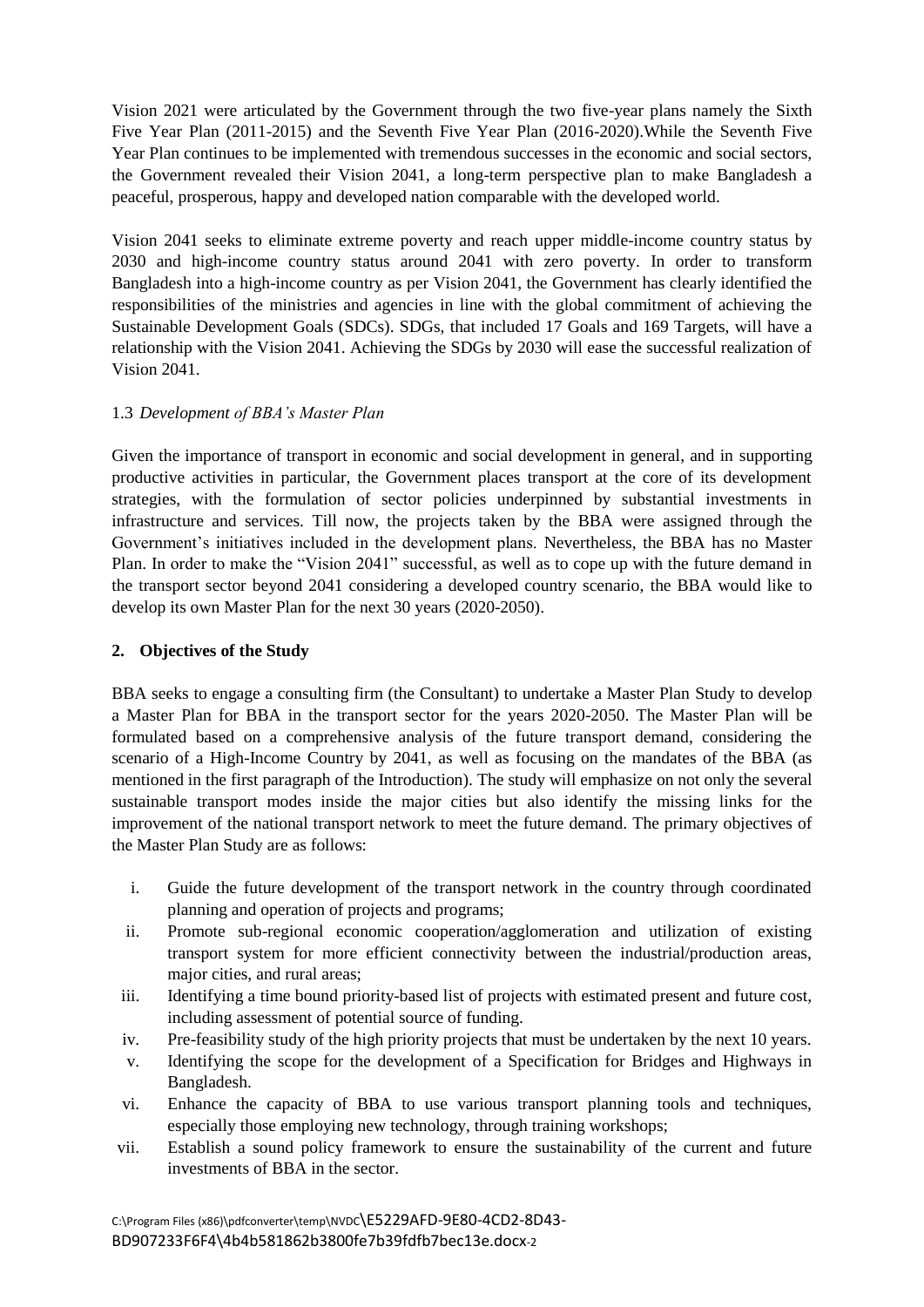viii. Carry out Feasibility Study on the highest priority projects such as bridge across the Lower Meghna along Shariatpur- Chandpur corridor.

#### **3. Scope of Works**

## **3.1 Developing BBA's Master Plan**

The scope of works for the Consultant includes but not limited to the followings:

- 1) Reviewing the national and local level transportation sector related strategic plan, such as Vision-2041, Five year plan, SDG and related policies and regulations, feasibility/pre-feasibility study reports, master plans of different relevant organizations and other pertinent documents necessary for the development of the Master Plan. The consultant shall collect and review all existing data relevant to the project, including, but not limited to, the following:
	- Available social data (distribution and disaggregation of population employment levels and distribution, etc)
	- Available economic data (GDP, income levels, etc)
	- Available trade data (type, volume and value of imports/exports, etc)
	- Available Development/Master Plans
	- Available safety-related statistics (annual number of road traffic accidents, injuries and fatalities, etc)
	- Available traffic counts, data and statistics (automatic and classified traffic counts, truck weighing stations, truck and taxi licensing, etc)
	- Available data and information about transport infrastructure (networks, statistics, costs etc.)
	- Available studies and plans for individual transport modes.
	- Legislation and decrees dealing with transport, including legislation relevant to private sector investments and other related matters.
	- Existing transport regulations (licensing procedures for intercity and international freight and passengers transport etc).
	- Any other data of relevance to this project.

BBA shall facilitate contact between the Consultant and concerned agencies those having available information.

- 2) Conducting an inventory of the existing transport network for not only the major cities but also for whole Bangladesh. The inventory includes but not limited to spatial distribution, physical infrastructures with their existing condition, traffic demand (passenger and freight) served operation and maintenance (O&M) condition.
- 3) Collecting new data, review of the existing data, statistics, plans and studies, the Consultant shall identify gaps and/or deficiencies in terms of the quality and quantity of available information. Field surveys will be undertaken in one neutral season/representative period for a 2-month period. The field surveys and roadside interviews will be conducted for different category of vehicles in different potential sites. All categories of light vehicles shall be interviewed. In parallel, at the same sites, 24 hrs traffic counts should be conducted; while the Consultant shall ensure that the collected sample will be analysised in a weekly basis. The results of the field surveys will be required for updating data, building a database, improving reliability and ensuring data consistency. The final number of survey locations will be selected during the Inception Phase.
- 4) Preparation of a National Road Transport Model as a tool for the enhancement of transport policy-making capacity. The model should be applicable to light and heavy traffic and shall be

.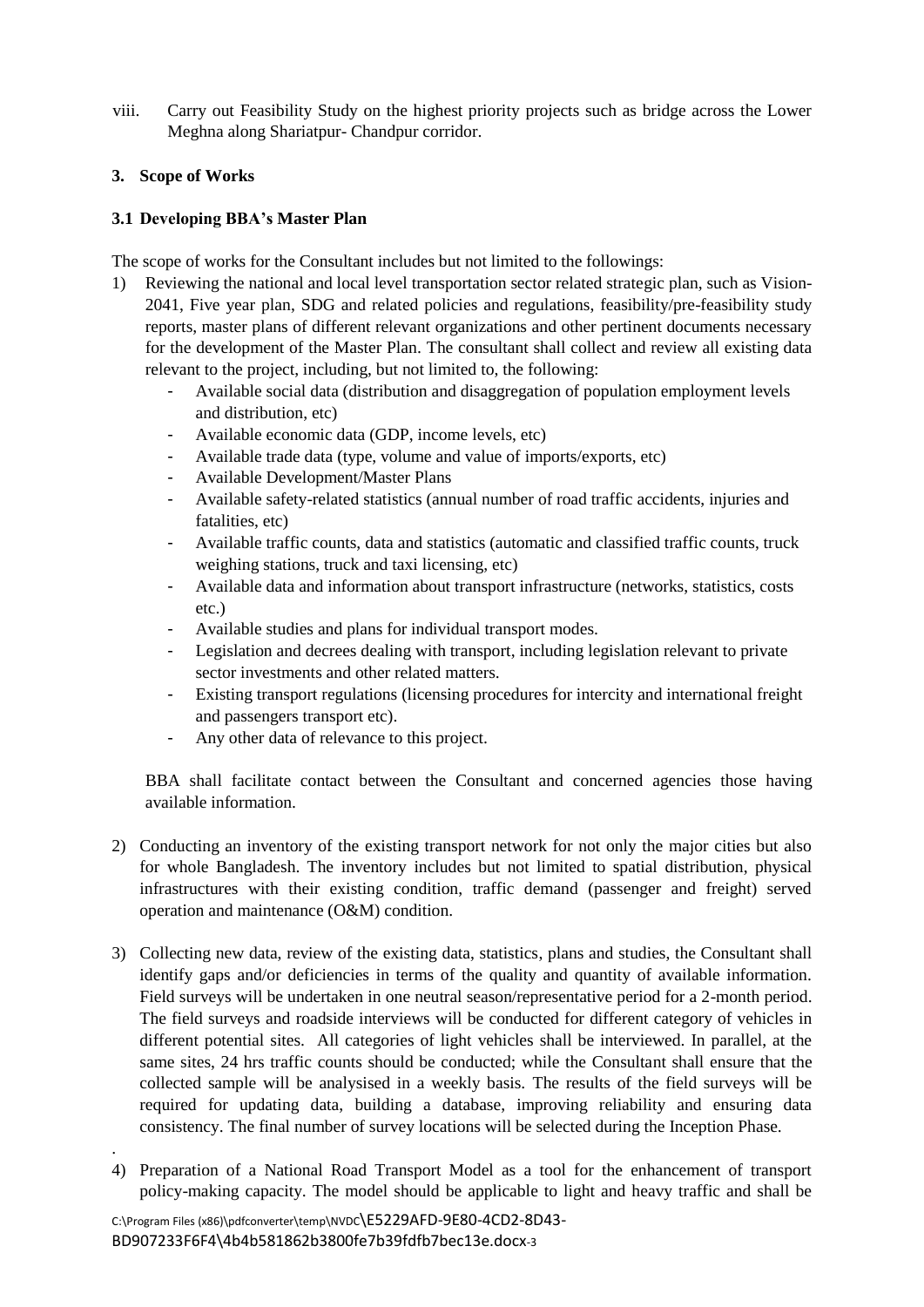developed using the traditional 4-stage type. The Transport Model shall be initially developed to represent a Base Year of 2020 along with five years forecasting. The transport model shall be used as the basis for problem analysis, for appraisal of the overall Transport Plan, and for testing of individual project proposals as deemed appropriate. The transport model shall be prepared and forecast years for 2020, 2030 and 2050. The modelling output shall be AADT or similar, with expansion factors included to outline how the modelled period can be expanded to generate annual volumes.

- 5) Identifying critical bottlenecks in transport infrastructure development in terms of, among others, quality, adequacy, efficiency, accessibility, safety, and environmental and social aspects, as well as emerging issues and challenges brought about by rapid urbanization, population growth, etc. The Consultant shall undertake the estimation of future traffic demands and patterns based on the different parameters for each type of traffic (passengers and freight). In particular, the Consultant shall forecast of passenger traffic on the well-established principles and methods pertaining to demographic and socio-economic parameters such as population, workforce, changes in travel trends, land use, car ownership, physical and operational characteristics of the transport infrastructure (including the potential impacts of new technologies), GDP, trade exports/imports etc. In all cases, the Consultant shall consider different growth scenarios for each type of traffic (passengers and freight) to enable the determination of a range of possible future outcomes.
- 6) Identifying probable alignments/routes of the potential projects for the years 2020-2050 that will fall under the jurisdiction of the BBA after analyzing the forecasted passenger and freight movements, i.e., through origin-destination survey, etc., and formulate relevant baseline indicators, e.g., transport cost/shipping cost, travel time, environmental impact, etc. The alignments/routes of the potential projects should be submitted on Geographic Information Systems (GIS) based maps overlaying the proposed projects on the existing transport network. The Consultant shall identify and describe an adequate number of significantly different transport scenarios and recommend, in sufficient detail, practical transport solutions/alternatives, and combinations thereof, for the development of the national transport system in the short, medium and long terms. Such solutions and alternatives shall take into consideration of the following aspects and appropriate combinations thereof:
	- Transport related objectives, targets and international commitments (e.g. road traffic accidents, emissions and energy reduction etc.) set out by the Government of Bangladesh.
	- Transport Infrastructure Investments (e.g. to achieve maximum integration of transportation modes and networks, to meet future travel demand).
	- Transport Policy Decisions (e.g. regulatory alternatives for managing and controlling travel demand (private car demand in particular), institutional reforms etc.). This could vary from do-nothing to introducing higher fuel taxes to introducing road user charges to establishing transport authority alliances;
	- Operational Interventions (e.g. managing traffic on intercity roads through traffic management tools versus implementation of Intelligent Traffic System)
	- In any case, the proposed transport solutions/alternatives shall be presented to the BBA for initial approval prior to detailed evaluation.
- 7) Analyze, plan, and assess the implementation priority of identified projects. A time bound priority-based list of projects should be prepared with estimated present and future cost including assessment of potential source of funding.The priorities should be categorized for short, mediumand long-term planning. Assessing the projects impact on national GDP growth is also essential.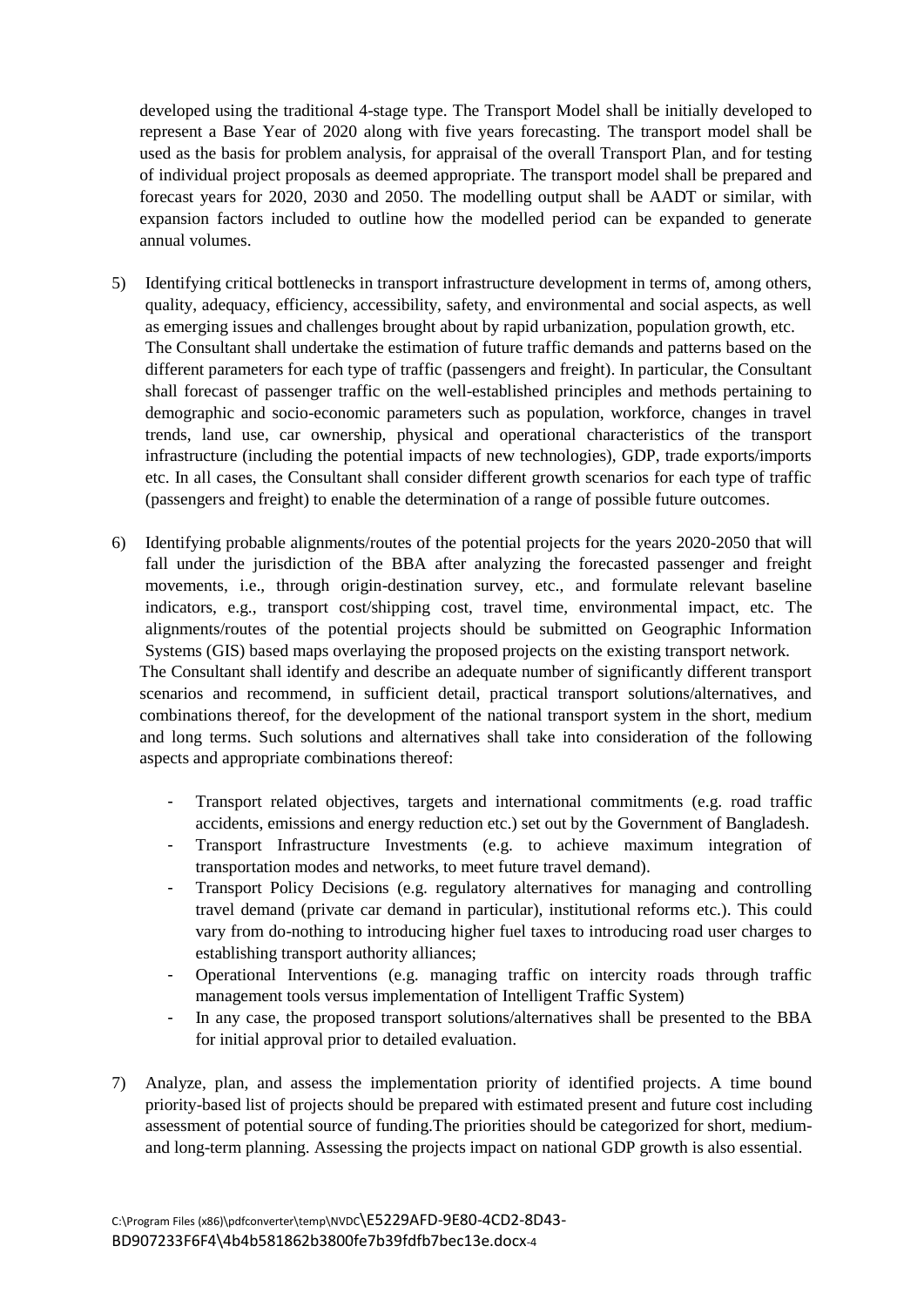- 8) Identifying the issues for synchronization with the Revised Strategic Transport Plan (STP) of Dhaka city as well as synchronization with other projects (already undertaken or under planning by different Government agencies) in different locations of Bangladesh.
- 9) In line with the vision of "Digital Bangladesh", identifying how the information technology can be used for the smooth operation and maintenance of the existing as well as future projects. For example, introducing vision and sensor based Artificial Intelligence (AI) to detect damages in the bridges/viaducts, vibration and vision based health monitoring system, AI based vehicle tracking and weighing system, vision based verification of toll collection system etc.
- 10) Identifying the scope for the preparation of "Specification for Bridges and Highways in Bangladesh" and "Bridge Operation and Maintenance Manual".
- 11) Assess the critical path for successful implementation of all of the projects, taking into consideration technical, fiscal, socioeconomic, environmental, regulatory and legal aspects, and institutional and right-of-way (ROW) matters.
- 12) Conduct Value Engineering/Value Analysis (VE/VA) on the different connectivity modes.
- 13) Conduct preliminary assessment of the impact of implementing the Master Plan in terms of, among others, the transport sector indicators identified, e.g., transport cost/shipping cost, travel time, environmental impact, etc, as well as financial and economic viability.

The Consultant shall define an evaluation framework/grid for a comprehensive, consistent and transparent evaluation of the identified solutions/alternatives. The framework shall be based on criteria such as the following with appropriate weight being assigned to each criterion:

- Social impacts (improvements to mobility and accessibility)
- Economic impacts (Cost-Benefit Analysis, Net Present Value, reduction of travel time and travel cost to travelers and cargo, etc)
- Financial impacts (life-cycle cost of the scenario, including construction, operation and maintenance costs, Internal Rate of Return IRR etc)
- Safety impacts (reduction of road traffic accidents etc)
- Environmental impacts (reductions of vehicle emissions and energy consumption etc)
- Public Private Partnerships (potential opportunities for private sector participation in the transport infrastructure and services)
- Any other relevant and sufficiently significant important criteria
- 14) Undertake intensive consultation with relevant stakeholders throughout the Study.
- 15) After identifying the high priority transport infrastructure projects for the next 30 years with corresponding timing and resource requirements, conducting the studies on the identified high priority projects which includes but not limited to the followings:
	- i) Carry out traffic counts for the project location as well as Origin-Destination (OD) surveys (one station per project) to obtain information on the current pattern and volume of vehicle and commodity movements. Axle-load surveys (one station per project road) will also be carried out to determine the magnitude of vehicle overloading on the road sections where the project located, and for the purpose of pavement design.
	- ii) Assess the possibility of traffic diversion between transport modes and from other road routes, taking into account transport costs and other relevant factors.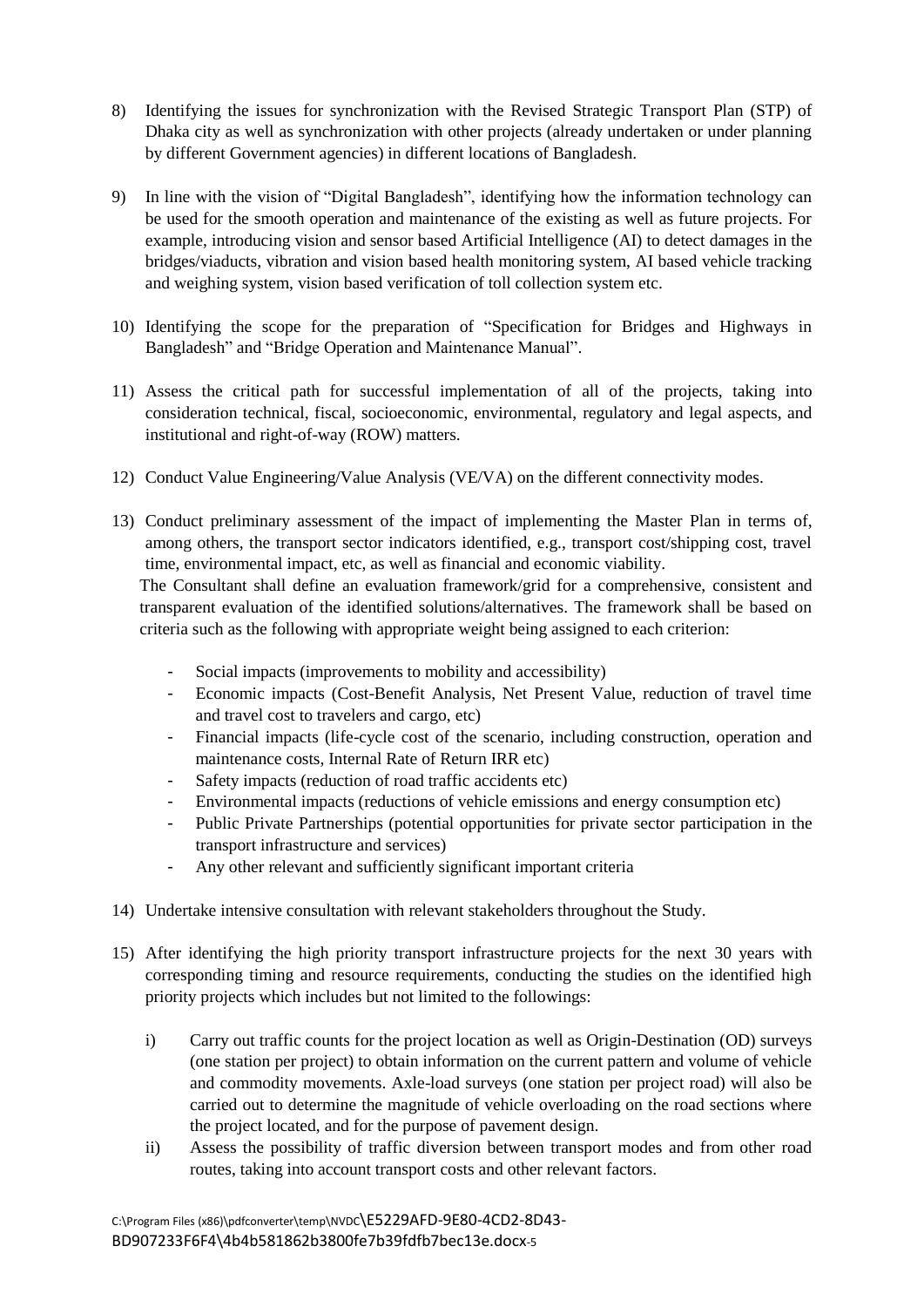- iii) Establish traffic growth models for each representative vehicle type on the basis of population changes and economic activities in the project influenced areas, and estimate expected new traffic to be generated by the proposed road improvements.
- iv) Carry out geotechnical surveys, topographical surveys, hydro-morphological surveys, drainage surveys and archeological surveys along the possible alignments.
- v) Provide preliminary assessment for the requirement of land and structures acquisition.
- vi) Estimate overall construction costs as well as maintenance costs (routine and periodic maintenance separately) of the project by means of international standard ratios.
- vii) Carry out preliminary economic evaluation (30-year benefit stream period) of the project by calculating the net present value (NPV) and the economic internal rate of return (EIRR) based on expected benefits and costs. The choice between mutually exclusive improvement options will be based on the NPV method at a discount rate of 12 percent.
- viii) Undertake initial environmental impact examination and preparing the scope of the environmental impact assessment required as part of subsequent project preparation. The examination will be carried out in accordance with the Government's procedures and guidelines.
- ix) Undertake an initial social impact analysis, in accordance with the Government's procedures and guidelines, including preparation of an outline of resettlement action plan.
- x) Taking into account the preliminary economic evaluation, social benefits, and environmental impact, ranking the suitable improvement options for each project. Present the results in a format showing project name and location, length (in km), ranking of improvement options, present daily motorized traffic, cost of civil works, NPV, and EIRR.
- xi) The consultants will, in cooperation with the district authorities, conduct public meetings and dialogue with the communities in the project areas to obtain feedback on the proposed project components, and the social and environmental mitigation measures envisaged. Summarize the results of the dialogue and the action plans in the report.
- xii) Integrating all project components, formulate an investment project presenting details in the format acceptable to the development partners, and prepare the logical framework.

#### 16) Developing Database

The Consultant shall develop a GIS based integrated database and maps for all of the identified projects where all the data for traffic, geotechnical, topographical, hydro-morphological, drainage, archeological, environmental, social impacts etc. will be available. Besides, the database should be prepared in editable Microsoft Excel format also. Furthermore, the database in either format shall be developed in such a manner that enables BBA to update the database periodically in future.

#### 17) Training*/*Workshop

The Consultant shall conduct a training/workshop every quarterly in order to train/enable BBA Personnel and its counterparts (at least 20 personnel) on the various planning tools, techniques and skill sets employed in the conduct of the Study, including database management. The Consultant, after discussion with BBA, shall identify some developed countries, their emergence and insight about the process of their development. A study tour/learning visit (comprising of 10 BBA personnel) in those countries shall be conducted to expose the countries development, transport projects taken by those countries to boost up their economy, as well as training on maintenance of the total transportation system of those countries.

## **3.2 Feasibility study for Construction of Bridges over the river Meghna on Shariatpur-Chandpur road and Gajaria-Munshiganj road**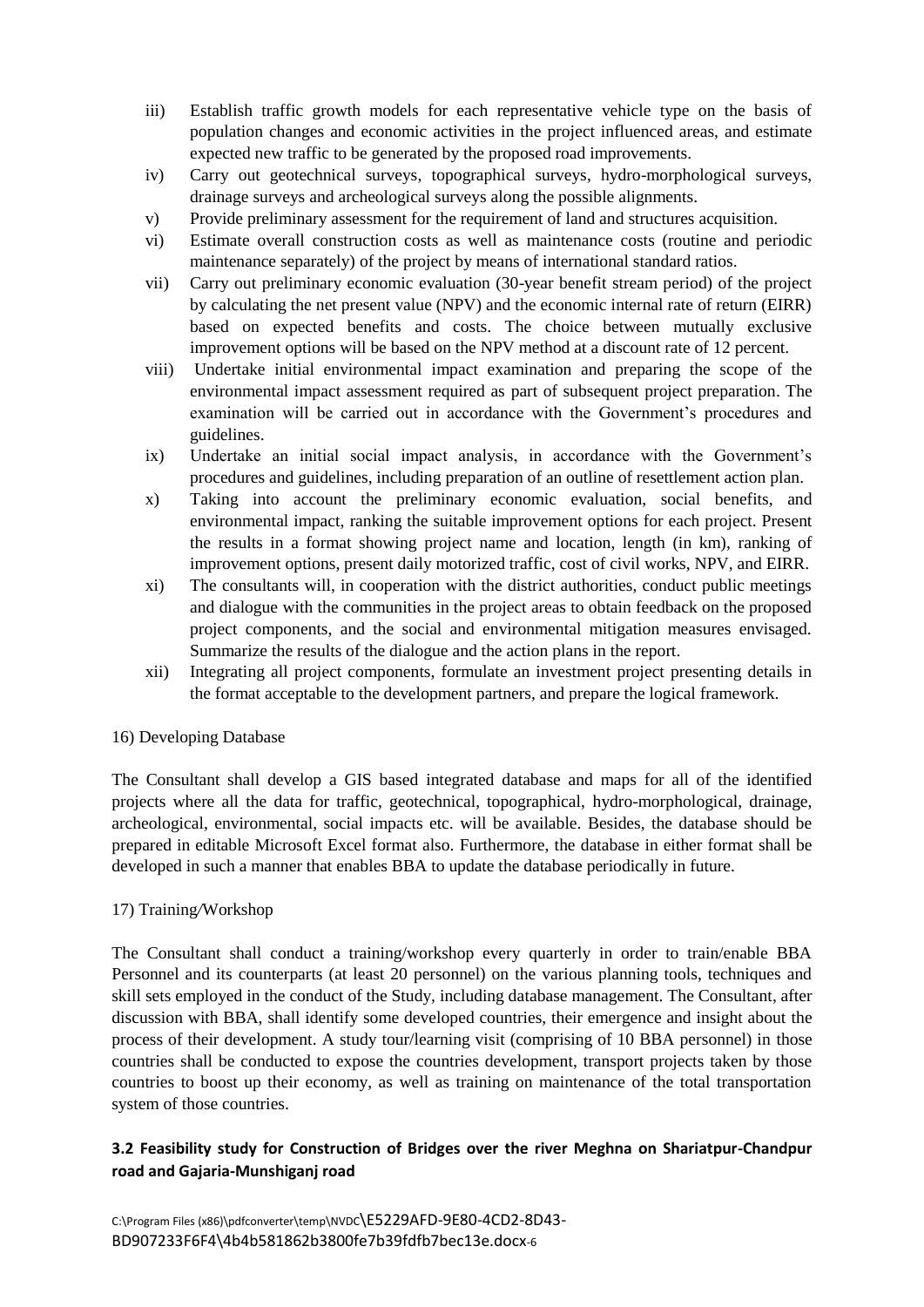There is no direct road or rail connectivity between the south-west part (Khulna, Barisal, Madaripur, Shariatpur) and the south-east part (Noakhali, Cumilla, Chattogram) of Bangladesh. Road communications between these two parts are continuing through Dhaka which imposes extra traffic load on Dhaka city and contributes to traffic congestion in Dhaka metropolitan area. In addition, the south-west part is deprived of economic development due to the lack of direct connectivity with the main sea port-city Chattogram.

3.2.2 The government has initiated many development activities in these two areas of Bangladesh such as the Sonadia deep sea port, Rampal power plant, a cantonment at Patuakhali, Karnaphuli Tunnel, deep sea port at Matarbari, Cox's Bazar etc. A direct road and/or rail connectivity between these two developing zones of Bangladesh will further enhance the social-economic progress of these areas as well as of overall of Bangladesh. A rapid socio-economic growth can be expected in the south-west part of the country if development connectivity is established between the above mentioned regions.

3.2.3 A direct transportation link of south-west part with the main sea port Chattogram will provide a scope for developing economic zones in the Shariatpur, Madaripur and nearby areas. The vision of uniform economic growth throughout the country cannot be realized without such connectivity. After completion of the construction of Padma Bridge, it will be the only the link remained to connect the south-west region with eastern, north-eastern and the Chattogram region of Bangladesh. For sustainable development an alternate direct link between these zones is essential. Connectivity of Shariatpur and Chandpur was one the considered locations during the feasibility of Padma Bridge.

3.2.4 Feasibility Study to be conducted for bridges across the Meghna River along (i) Shariatpur-Chandpur and (ii) Munshiganj-Gajaria corridors. The Feasibility Study will be conducted to find technical, economic, social and financial viability of the bridges. The study will emphasise on not only the bridges but also identify other options for the improvement of the national transport network to meet the future demand. The primary objectives of the Feasibility Study are as follows:

- i. Find the suitable locations of the bridges;
- ii. Identify the types of bridge or tunnel suitable for the crossings;
- iii. Assess socio-economic status of the area;
- vi. Evaluate technical, social, economic and financial viability of the projects;
- v. Recommend the mode of procurement;
- vi. Carry out preliminary design of the bridges and associated facilities.
- vii. Estimate Cost

3.2.5 The scope of work for the feasibility study includes but not limited to the followings:

(i) Review available traffic count data and other studies, if any, and carry out supplementary traffic counts of the bridges and roads under study, as well as supplementary Origin-Destination (OD) surveys (one station per project bridge) to obtain information on the current pattern and volume of vehicle and commodity movements. Axle-load surveys (one station per project road) will also be carried out to determine the magnitude of vehicle overloading on the road sections where the project bridge located, and for the purpose of pavement design.

(ii) Assess the possibility of traffic diversion between transport modes and from other road routes, taking into account transport costs and other relevant factors.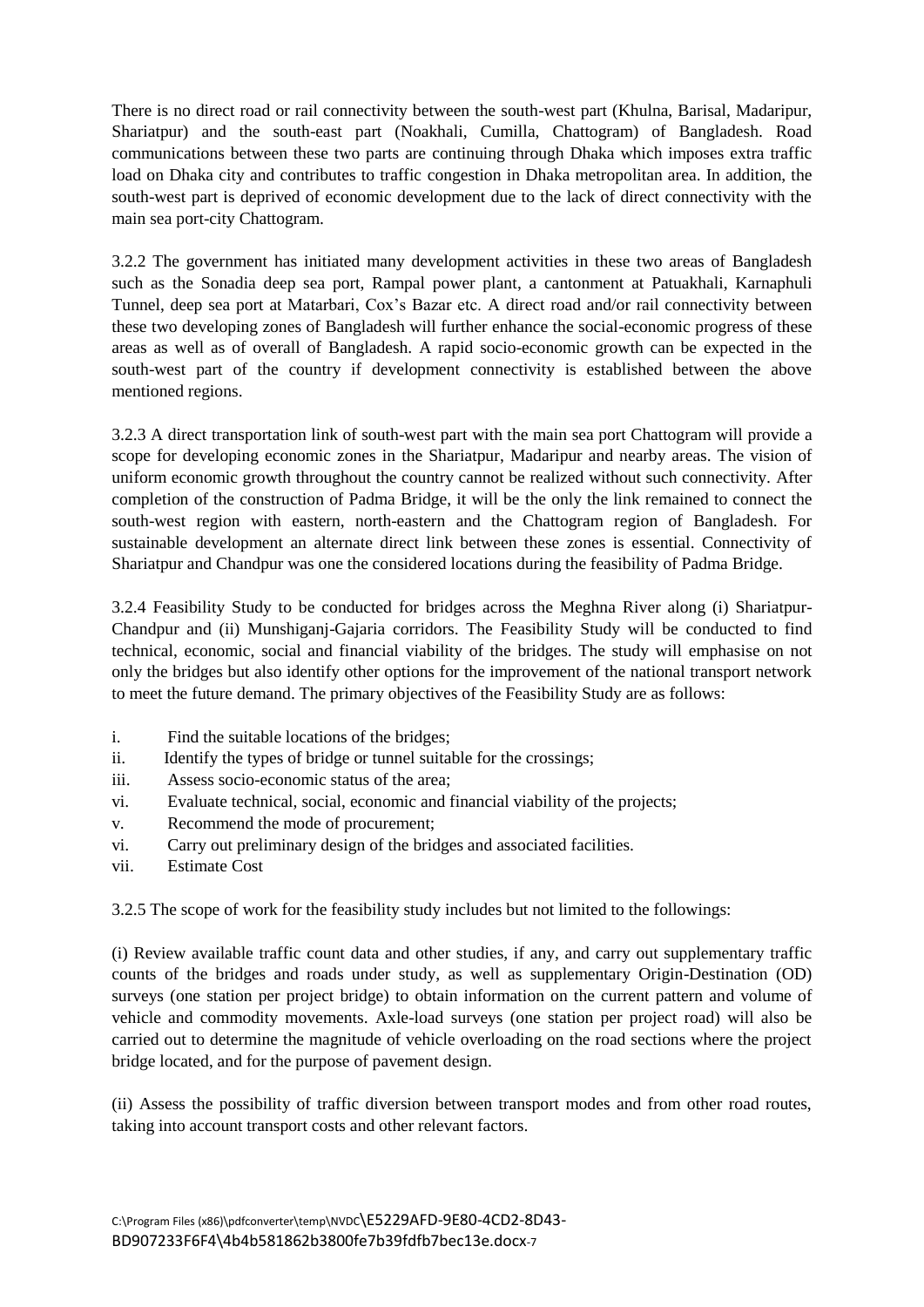(iii) Establish traffic growth models for each representative vehicle type on the basis of population changes and economic activities in the project influence areas, and estimate expected new traffic to be generated by the proposed road improvements.

(iv) Review (a) the structure of the road transport industry covering both the passenger and freight subsectors; (b) the extent of competition within each subsector; (c) the structure of ownership within each subsector; (d) the extent of controls on entry into each subsector; and (e) the extent of regulation of tariffs and fares. Traffic forecasting according to the vehicle classification through necessary surveys and models.

(v) Review the available data and information and carry out detailed geotechnical investigation to identify the appropriate pile depth, topographical surveys, archeological surveys, morphological study, including alignment plans, longitudinal sections, cross-sections, and drainage surveys; and establish horizontal control points, benchmarks and reference as required. Assess and cost any rightof-way requirements for the project road sections. Investigate the seismic characteristics of the area to assess the potential earthquake hazards to the infrastructure.

(vi) To undertake investigations of the existing pavement structure, if necessary, including roughness assessments; and identify the most economical way of improving it.

(vii) Study the availability of bridge construction materials, in particular stone aggregates, taking into account the demand from ongoing projects and projects planned for implementation in the same time frame as the proposed project, and propose how to address any shortfall of supply.

(viii) Study existing bridge and roadside and cross-section drainage facilities, and following an analysis of rainfall and flood records supplemented by detailed field investigations, establish the adequacy of embankment heights and pavement levels, as well as side and run-off ditches.

(ix) Investigate all bridges and culverts of the study area to determine their condition, adequacy of waterway openings, load capacity and widths, anticipated future serviceability, and general extent of repairs and strengthening needed. In case of replacement or new construction of bridges, carry out subsoil investigations considering long-term flooding cycles.

(xi) Estimate maintenance costs (routine and periodic maintenance separately) on new bridges for economic evaluation. Also focusing on the maintenance and improvement of the existing bridges and their economic evaluation.

(xi) Based on the results of the engineering investigations establish the design criteria, prepare preliminary designs, construction quantities, and overall construction costs for each bridge portion. The costs should be broken down into foreign exchange, local currency, and tax components. Indicate direct and indirect foreign exchange separately. Also, prepare typical cross-section and bridge drawings, and location plans in 1:50,000 scale.

(xii) Calculate economic vehicle operating costs for each homogeneous road section (including and excluding passenger time savings) with and without the proposed improvements, based on estimated changes in road surface roughness and gradients. Quantify the benefits for each road section and for each improvement option, divided into savings in vehicle operating costs, changes in road and ferry maintenance and operating expenditures, and other quantifiable benefits.

(xiii) Carry out an economic evaluation (30-year benefit stream period) of the alternative improvement options for each road section and project road by calculating the net present value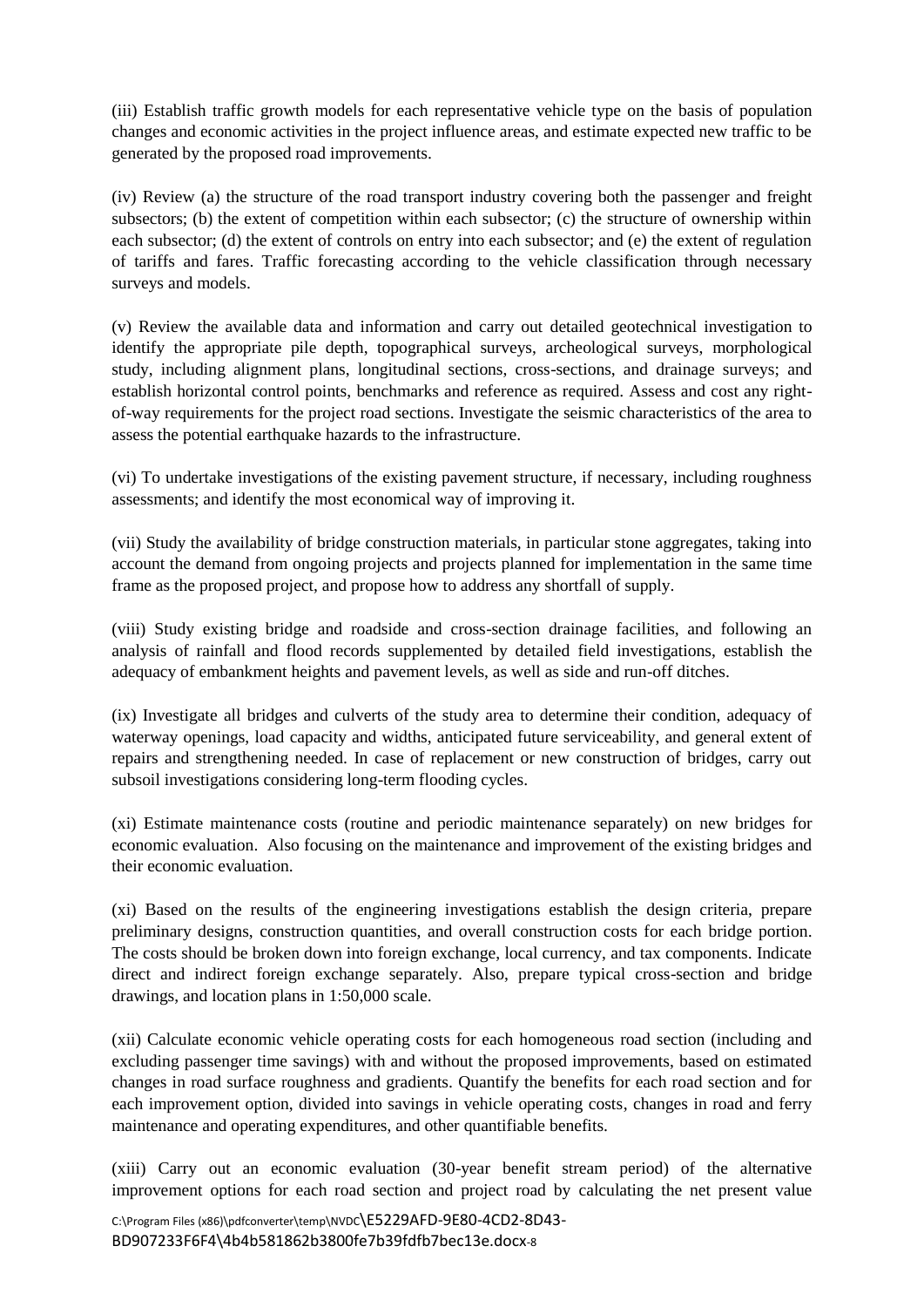(NPV) and the economic internal rate of return (EIRR) based on benefits and costs, including those for civil works, rights-of-way, detailed engineering, and construction supervision. Carry out sensitivity analysis of the different parameters identified. The choice between mutually exclusive improvement options will be based on the NPV method at a discount rate of 12 percent. Financial evaluation will also be carried out.

(xiv) Undertake an initial environmental examinations (IEE) for mitigating environmental impacts of the selected options, and for preparing the scope of the environmental impact assessment required as part of subsequent project preparation; the examination will be carried out in accordance with the Government's procedures and guidelines, in sufficient detail for the cost of environmental mitigation measures to be included in the economic and financial analysis. EIA to be carried out as per ToR approved by the Department of Environment.

(xv) Undertake an initial social impact analysis, in accordance with the Government's procedures and guidelines, including preparation of an outline resettlement action plan that will identify people who might be affected by the medium-term project, and who thus might need to be resettled. Estimate land, resettlement, and other social impact costs in sufficient detail for the economic and financial analysis.

(xvi) Estimate the expected distribution of the project net benefits, based on the project economic analysis, for (i) users of freight transport, (ii) users of passenger transport, (iii) vehicle owners, (iv) labor, (v) the government, (vi) the economy in general, and where appropriate (vii) lenders. Estimate the number of poor people, and the number of extremely poor people, who will benefit from the project by estimating (i) the number and proportion of poor and extremely poor who make up the population of the project area; (ii) the percentage of poor and extremely poor who use road transportation services; and (iii) the proportion of poor and extremely poor who make up each category of beneficiaries.

(xvii) Taking into account the economic evaluation, social benefits, and environmental impact, recommend the most suitable improvement option for each project road section. Present the results in a format showing road section name, length (in km), improvement level, present daily motorized traffic, cost of civil works, NPV, and EIRR.

(xviii) Undertake sensitivity tests for the recommended improvements by appropriately varying benefits, project costs, maintenance costs (and their implications for roughness in the with and without project situations related to EIRR), and the implementation period. Describe the major risks that the Project will be exposed to and the measures proposed to mitigate these risks.

(xix) The consultants will, in cooperation with the district authorities, conduct public meetings and dialogue with the communities in the project areas to obtain feedback on the proposed project components, and the social and environmental mitigation measures envisaged. Summarize the results of the dialogue and the action plans in the report.

(XX) Determination of appropriate construction method, configuration and technology. To formulate proper procurement strategy that will result in early construction of the bridge. Also to prepare implementation and O&M plan.

(xxi) Integrating all project components, formulate an investment project presenting details in the format acceptable to all and prepare the logical framework.

#### **4. Duration of the Study and Deliverables**

C:\Program Files (x86)\pdfconverter\temp\NVDC\E5229AFD-9E80-4CD2-8D43- BD907233F6F4\4b4b581862b3800fe7b39fdfb7bec13e.docx-9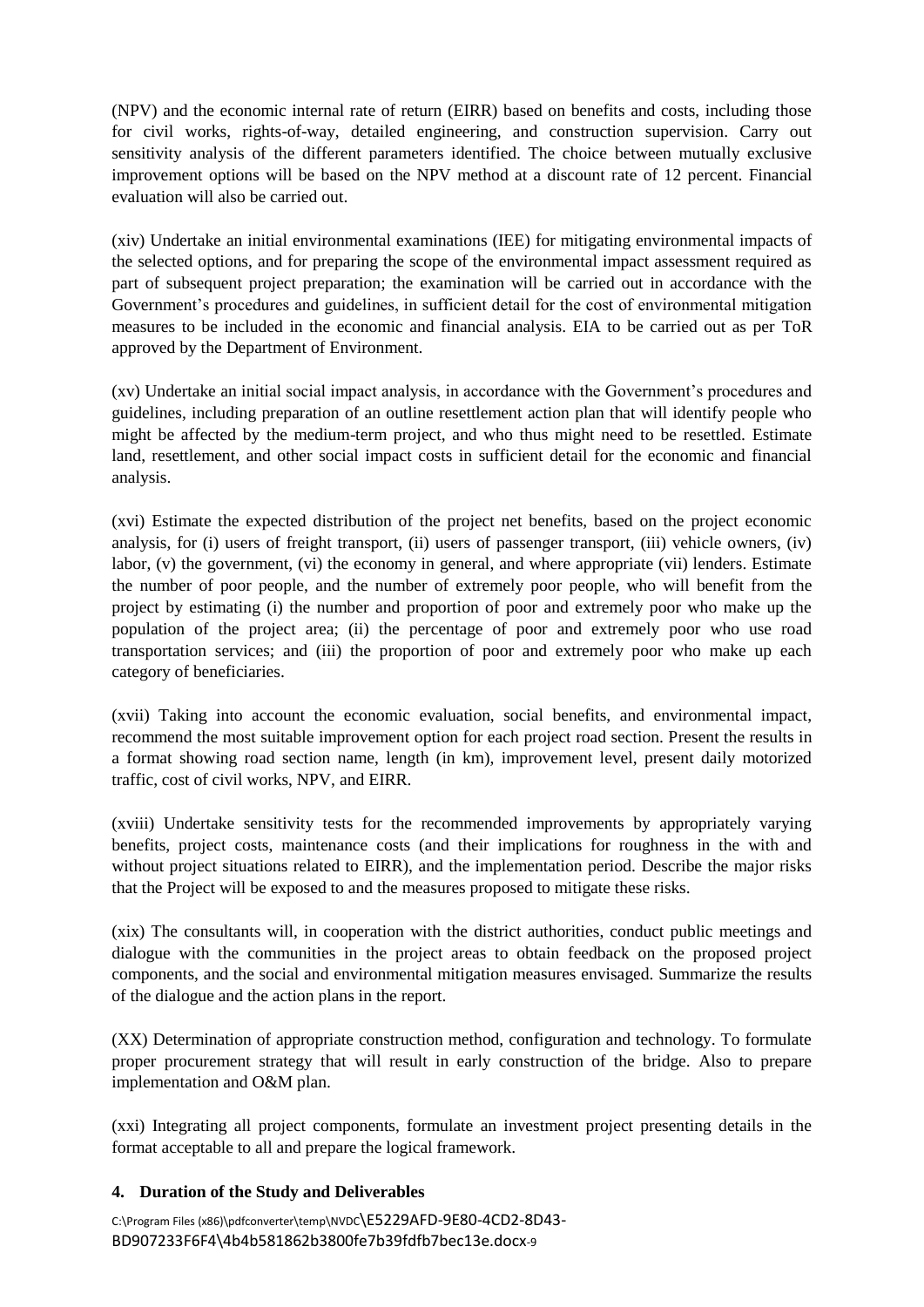The duration of the study will be 24 months. The consultants will prepare the following reports and documents in the form and number indicated therein for the Bangladesh Bridge Authority (BBA). All reports will be in English.

- (i) *Inception Report*: The Inception Report will (a) incorporate detail action plan and methodology/approach to be adopted in the Study, (b) summarize initial findings, and (c) highlight problems encountered or anticipated, and recommend solutions to them. The report should be submitted within 1.5 months after the commencement of the services, in the form of electronic document (Microsoft Word/Latex and PDF format) and ten hard copies. The Consultant will submit to the BBA a detailed Transport Survey Plan including methodological approach for surveys execution.
- (ii) *Monthly Progress Reports*: Brief reports, will be based on the inception report implementation. The reports will identify matters requiring the attention of BBA. To be submitted monthly i.e. from  $1<sup>st</sup>$  month up to  $23<sup>rd</sup>$ month, in the form of electronic document (Microsoft Word/Latex and PDF format) and three hard copies.
- (iii) *Draft Study Report for Master Plan*: Identifies the high priority projects in short-term planning (for years 2020-2030). Provides substantial progress under the scope of the studies for each of the identified high priority projects. Report to be submitted within 6months after the commencement of the services, in the form of electronic document (Microsoft Word/Latex and PDF format) and five hard copies. A multimedia presentation on the Draft Pre-Feasibility Report is essential.
- (iv) *Details Study Report for Master Plan*: Provides complete pre-feasibility study reports for each of the identified high priority projects. To be submitted within 12months after the commencement of the services, in the form of electronic document (Microsoft Word/Latex and PDF format) and ten hard copies.
- (v) *Interim Report*: Identifies the priority-based projects to be taken as mid and long-term planning (for years 2031-2050). Provides the probable alignments/routes of the projects in the GIS map. To be submitted within 18months after the commencement of the services, in the form of electronic document (Microsoft Word/Latex and PDF format) and five hard copies.
- (vi) *Draft Final Report*: Provides complete study reports of the mid and long-term projects addressing all the aspects stated in the scope of work. To be submitted within 20 months after the commencement of the services, in the form of electronic document (Microsoft Word/Latex and PDF format) and five hard copies. The Final Report shall contain Master plan and Feasibility Report for 02 Bridges over river Meghna. The feasibility report should be selfcontent complete.
- (vii) *Final Report*: This report should be submitted after addressing all the issues with concerned stake holders as well recommendations from BBA. This report will be a complete document for BBA Master Plan summarizing all the previous information provided in different reports for short, medium, and long-term priority projects. An executive summary (maximum 5 pages) with this report is essential. To be submitted within 24 months after the commencement of the services, in the form of electronic document (Microsoft Word/Latex and PDF format) and ten hard copies.

| $  -$<br>. .<br>IVI<br>VIOIIUI<br>. . |  | . .<br>$-$ | __ | $\sim$ |  |
|---------------------------------------|--|------------|----|--------|--|
|                                       |  |            |    |        |  |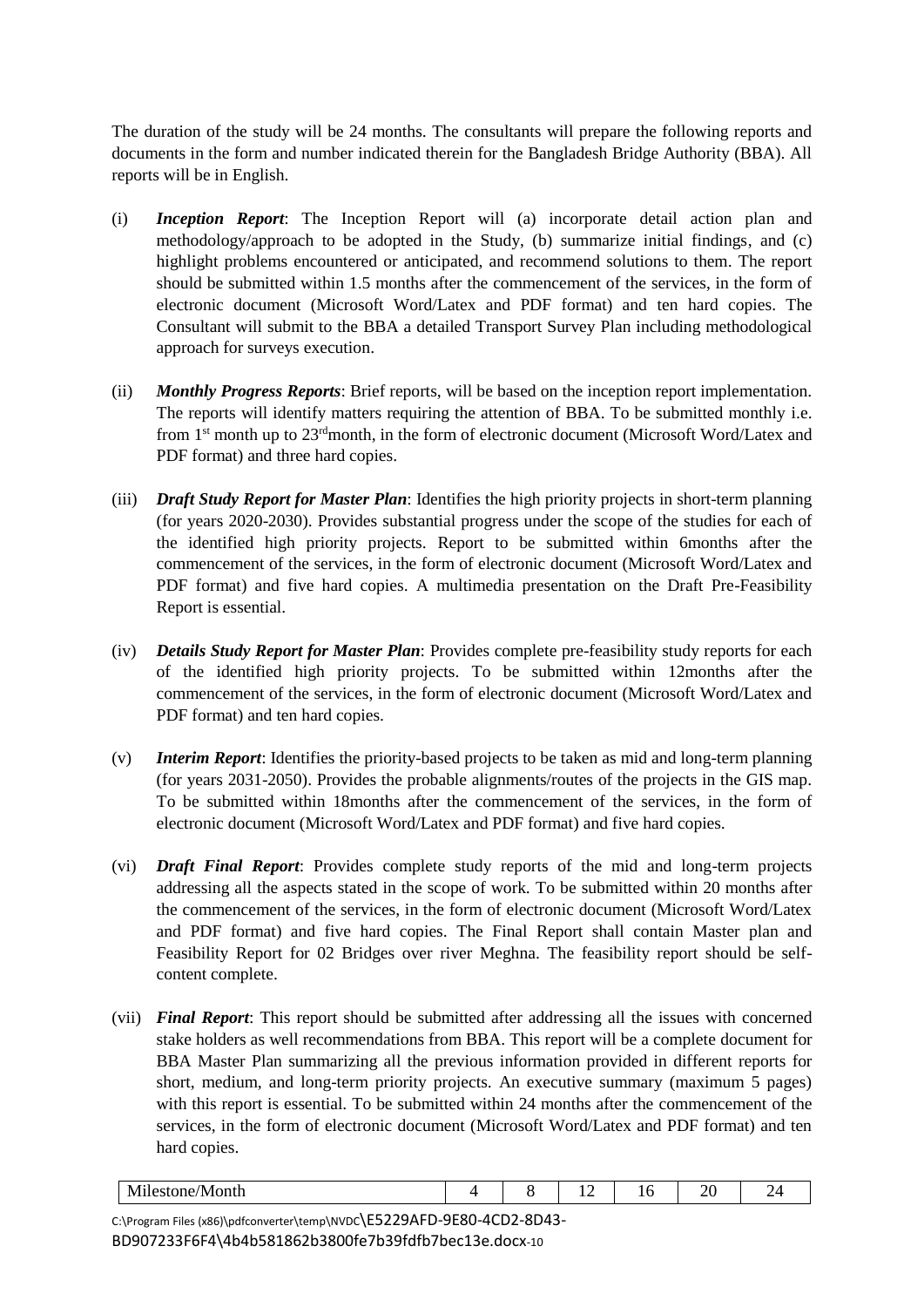| <b>Inception Report</b>   |  |  |  |
|---------------------------|--|--|--|
| <b>Interim</b>            |  |  |  |
| <b>Draft Final Report</b> |  |  |  |
| <b>Final Report:</b>      |  |  |  |

## **5. Required Experts and their eligibility**

The following Tables presents the required experts, their input in person-months and their eligibility (need to update with estimate).

| <b>International/Expatriate Key Person</b> |                 | <b>Local/National Key Person</b>                        |                 |  |  |
|--------------------------------------------|-----------------|---------------------------------------------------------|-----------------|--|--|
| <b>Name of Positions</b>                   | Man-month       | <b>Name of Positions</b>                                | Man-month       |  |  |
| <b>Team Leader</b>                         | 20              | Deputy Team Leader                                      | 24              |  |  |
| <b>Transport Modeller</b>                  | 20              | Structural Engineer (2 nos)                             | 25              |  |  |
| <b>Transport Planner</b>                   | 20              | Geo-Technical Engineer (2nos)                           | 27              |  |  |
| <b>Structural Engineer</b>                 | 16              | <b>Transport Economist (2nos)</b>                       | 27              |  |  |
| Geo-technical Engineer                     | 18              | <b>Traffic Engineer (3nos)</b>                          | 35              |  |  |
| <b>Transport Economist</b>                 | 22              | <b>Transport Planner (2nos)</b>                         | 30              |  |  |
| Hydrologist and Morphologist               | 23              | Highway Engineer (2nos)                                 | 35              |  |  |
| <b>Highway Engineer</b>                    | 20              | <b>Electrical Engineer</b>                              | 15              |  |  |
| <b>Electrical Engineer</b>                 | 05              | Survey Expert (2nos)                                    | 27              |  |  |
| <b>Survey Expert</b>                       | 21              | Hydrologist<br>Morphologist<br>and<br>Specialist (2nos) | 32              |  |  |
| Safeguard Expert                           | 18              | Environmental Expert (2nos)                             | 33              |  |  |
| <b>Environmental Expert</b>                | 20              | Resettlement Specialist (2nos)                          | 33              |  |  |
| <b>Risk Management Experts</b>             | 15              | <b>Risk Management</b>                                  | 24              |  |  |
|                                            |                 | <b>Contract Expert</b>                                  | 22              |  |  |
| <b>Transport Demand Modeller</b>           | 10              | <b>Construction Expert</b>                              | 16              |  |  |
| Transport Expert (2 nos)                   | 40              | Financial Specialist                                    | 22              |  |  |
| Road and Bridge Engineer (2 nos)           | 20              | Statistician / Data Analyst (2 nos)                     | 30              |  |  |
| <b>Contract/Procurement Expert</b>         | 13              | Land Acquisition planner (2 nos)                        | 27              |  |  |
| <b>Construction Expert</b>                 | 10              | Architect                                               | 16              |  |  |
| <b>Financial Specialist</b>                | 16              | Cost Estimator (2 nos)                                  | $\overline{24}$ |  |  |
| Statistician / Data Analyst                | 16              | GIS Expert (2 nos)                                      | 24              |  |  |
| Civil Structural Engineer                  | 12              | Urban Planner (2 nos)                                   | $\overline{24}$ |  |  |
| GIS expert                                 | $\overline{5}$  |                                                         |                 |  |  |
| Geotechnical Engineer                      | $\overline{12}$ |                                                         |                 |  |  |
| <b>Cost Estimator</b>                      | 18              |                                                         |                 |  |  |
| <b>Urban Planner</b>                       | $\overline{7}$  |                                                         |                 |  |  |
| <b>Total</b>                               | 323             |                                                         | 572             |  |  |

# **6. Consultant Eligibility Criteria The consultant's eligibility criteria are summarized in the following table:**

| SI.<br>No. | <b>Key personnel</b> | <b>Education</b><br>(minimum) | <b>Professional</b><br>experience<br>(min. years) | Key/<br>Non-Key | <b>Key Tasks and Specific</b><br><b>Experience</b> |
|------------|----------------------|-------------------------------|---------------------------------------------------|-----------------|----------------------------------------------------|
|            | <b>International</b> |                               |                                                   |                 |                                                    |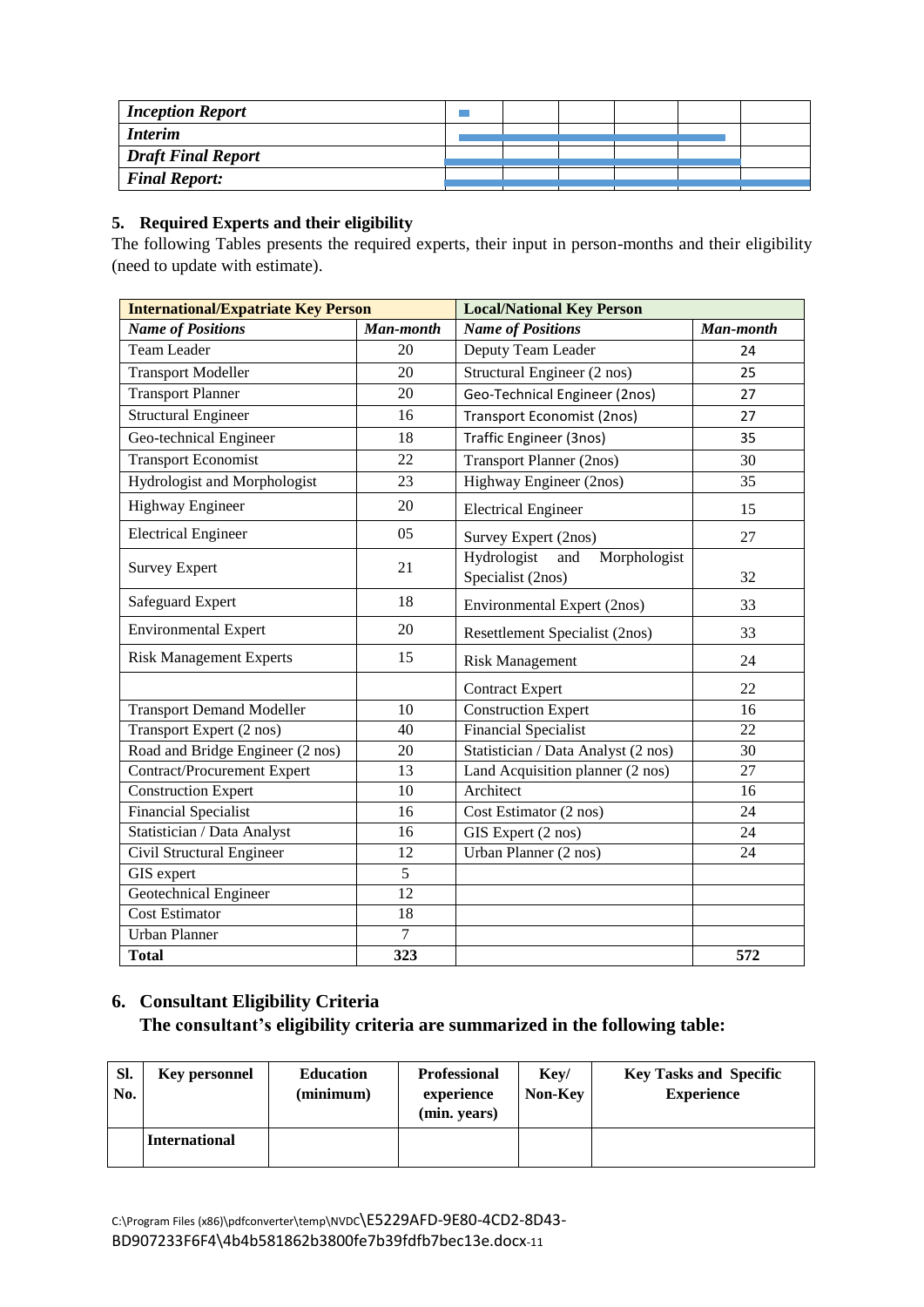| $\mathbf{1}$ | Team<br>Leader/Transport<br>Specialist | <b>Bachelor/Masters</b><br>in Transportation<br>Engineering or<br>Equivalent | 20 years | Key | Preferably 10 years international<br>experience<br>in<br>Design/<br>Construction<br>Supervision/<br>Team<br>Management<br>as<br>Leader/Project<br>Manager<br>in<br>planning, design and construction<br><b>Bridge</b><br><sub>or</sub><br>of<br>any<br>transport<br>He/She<br>infrastructure.<br>should<br>have<br>been<br>responsible<br>for<br>planning, project preparation, and<br>design of projects Lead the team,<br>review the quality of deliverables,<br>and lead the commercial and PPP<br>transaction structuring.                                                                             |
|--------------|----------------------------------------|------------------------------------------------------------------------------|----------|-----|------------------------------------------------------------------------------------------------------------------------------------------------------------------------------------------------------------------------------------------------------------------------------------------------------------------------------------------------------------------------------------------------------------------------------------------------------------------------------------------------------------------------------------------------------------------------------------------------------------|
| 2            | Transport<br>Planners (2)              | <b>Bachelor/Masters</b><br>in Transportation<br>or Equivalent                | 15 years | Key | Preferably 5 years international<br>experience in transport planning<br>in feasibility/design of Bridge or<br>transport<br>infrastructure.<br>any<br>Besides, Experience in organizing<br>traffic surveys and prepare traffic<br>demand forecasts, prepare sub-<br>project cost estimates under the<br>direction of traffic engineering<br>resources, and prepare economic<br>and financial data for each of the<br>proposed sub-projects.                                                                                                                                                                 |
| 3            | <b>Transport Demand</b><br>Modeller    | <b>Bachelor/Masters</b><br>in Transportation<br>Engineering                  | 15 years | Key | Preferably 5 years Experience as<br>transport modeller in development<br>of<br>multimodal<br>freight<br>and<br>models.<br>transport<br>passengers<br>Experience with preparation of<br>national<br>level<br>transport<br>multimodal<br>master<br>plan<br>for<br>passengers and freight.                                                                                                                                                                                                                                                                                                                    |
| 4            | Structural<br>Engineer                 | <b>BSc in Civil Post-</b><br>Graduate in<br>Structural<br>engineering        | 15 years |     | 5<br>• Preferably<br>years<br>international<br>experience<br>as<br>Bridge/other<br>Transport<br>infrastructure design engineer<br>design<br>planning,<br>and<br>in<br>construction. The major Task<br>& responsibility of Structural<br>Engineer will be:<br>Key support to Team Leader<br>with project QA management.<br>• Design<br>all<br>of<br>structural<br>components of the project<br>including initial costing.<br>Preparation/review of technical<br>specification<br>for<br>structural<br>design.<br>$\bullet$ Apply<br>knowledge<br>of<br>construction methods.<br>Project<br>reporting<br>and |

C:\Program Files (x86)\pdfconverter\temp\NVDC\E5229AFD-9E80-4CD2-8D43- BD907233F6F4\4b4b581862b3800fe7b39fdfb7bec13e.docx-12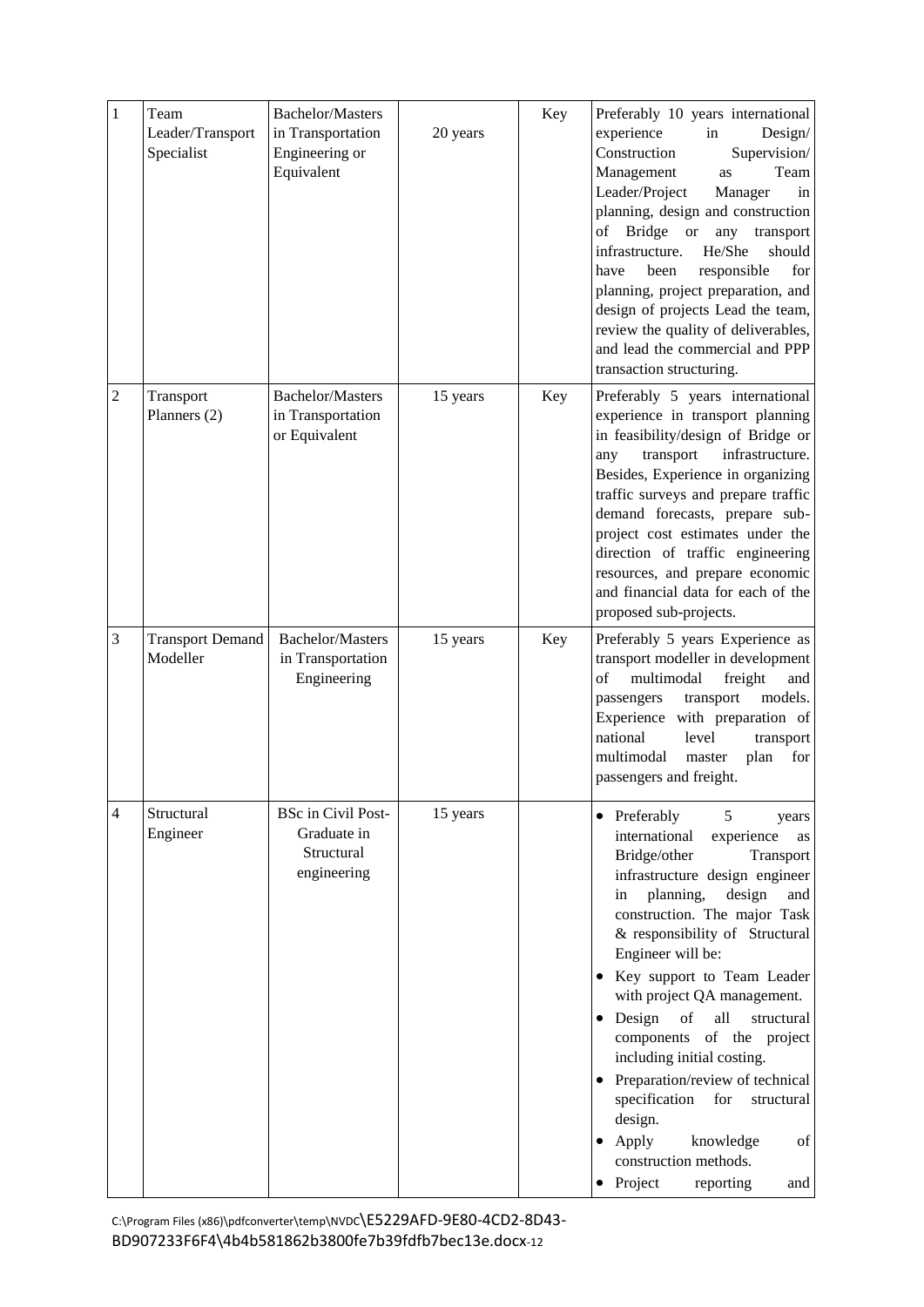|   |                          |                                                                                        |          | presentations.                                                                                                                                                                                                                                                                                                                                                                                                                                                                                                                                                                                                                                                                                  |
|---|--------------------------|----------------------------------------------------------------------------------------|----------|-------------------------------------------------------------------------------------------------------------------------------------------------------------------------------------------------------------------------------------------------------------------------------------------------------------------------------------------------------------------------------------------------------------------------------------------------------------------------------------------------------------------------------------------------------------------------------------------------------------------------------------------------------------------------------------------------|
| 5 | Geotechnical<br>Engineer | Graduate in Civil<br>Engineering with<br><b>Masters</b><br>Geotechnical<br>Engineering | 15 years | 10<br>• Preferably<br>years<br>international<br>experience<br>as<br>Geotechnical engineering. The<br>major Task & responsibility of<br>Geotechnical Engineer will be:<br>Ground<br>Investigation-<br>procurement, supervision.<br>Scheme design of bridge &<br>structure<br>foundations<br>large<br>incl. initial costing.<br>• Detailed design of bridge and<br>large structure foundation.<br>• Preparation/review of technical<br>specification.<br>Foundation<br>construction<br>methods.<br>• Foundation<br>design-including<br>piling and foundations in soft<br>soils and seismic zones.<br>Ship impact protection devices<br>and measures.                                              |
| 6 | Hydrologist              | <b>Bachelor</b> /Masters<br>in Hydrology or<br>Equivalent                              | 15 years | Preferably 10 years experience as<br>Geotechnical<br>engineering<br>Experience in bridge hydrological<br>data analysis of long major<br>bridges.<br>The major Task &<br>responsibility of<br>Geotechnical<br>Engineer will be:<br>Ground<br>Investigation-<br>procurement, supervision.<br>Scheme design of bridge &<br>large<br>structure<br>foundations<br>incl. initial costing.<br>Detailed design of bridge and<br>large structure foundation.<br>Preparation/review<br>of<br>technical specification for the<br>Bridge or other infrastructure.<br>Foundation<br>construction<br>methods.<br>Foundation<br>design-including<br>piling and foundations in soft<br>soils and seismic zones. |
| 7 | Highway<br>Engineer      | <b>Bachelor/Masters</b><br>in civil<br>engineering                                     | 15 years | Preferably 10 years experience as<br>Highway Engineer in Road design<br>and preparing drawings etc                                                                                                                                                                                                                                                                                                                                                                                                                                                                                                                                                                                              |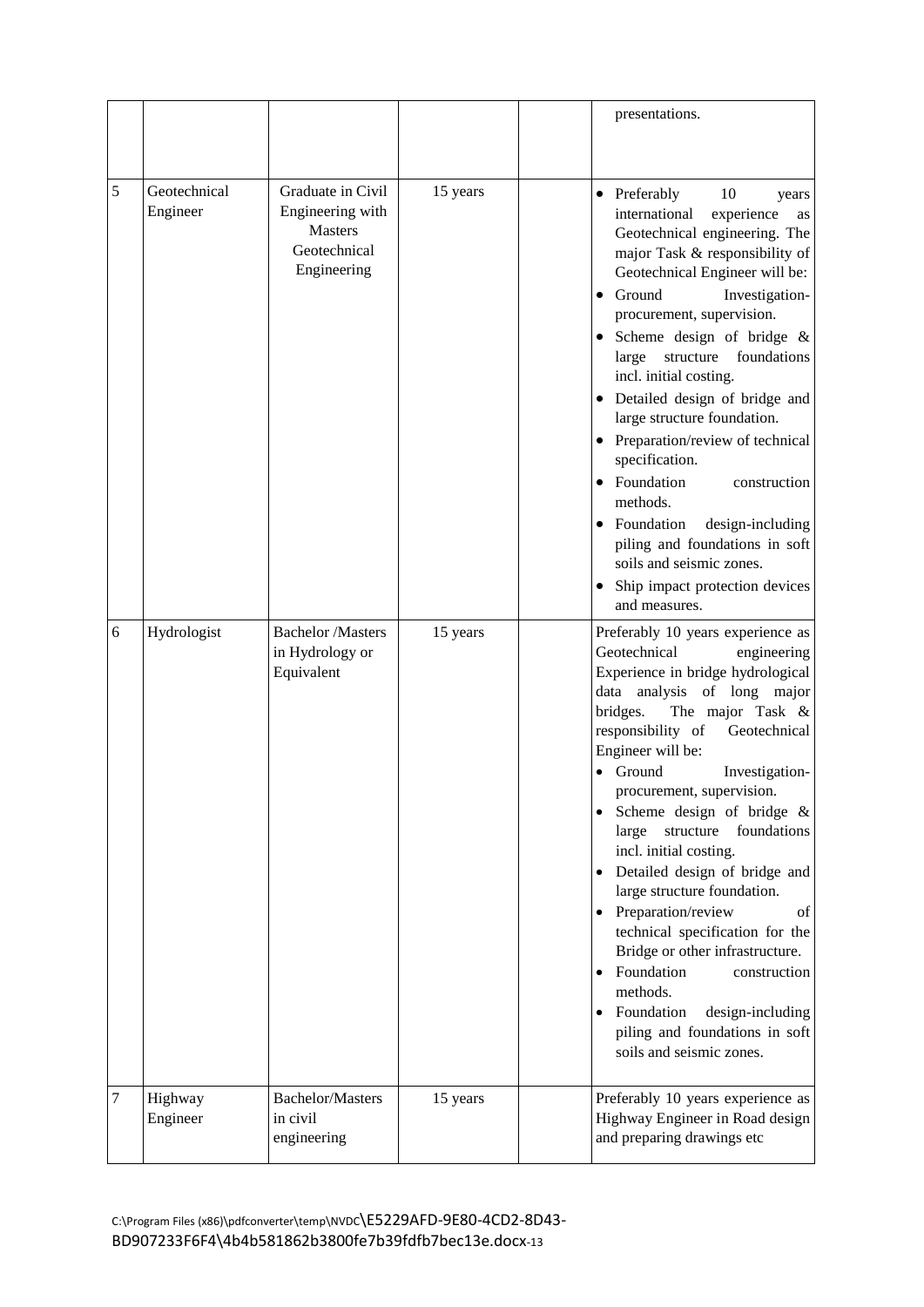| 8  | Electrical<br>Engineer    | <b>Bachelor/Masters</b><br>in Electrical<br>Engineering                                   | 15 years |     | Preferably 5 years international<br>experience as Electrical engineer<br>planning,<br>in<br>design<br>and<br>construction<br>of<br><b>Bridge</b><br><b>or</b><br>infrastructure.<br>transport<br>The<br>major Task & responsibility of<br>Electrical Engineer will be:<br>• Key support to Team Leader<br>with project QA management.<br>$\bullet$ Design<br>Electrical<br>of<br>components Project including<br>initial costing.<br>• Define power connections to<br>local network and substation<br>requirements.<br>• Liaise and co-ordinate with<br>other local authorities. |
|----|---------------------------|-------------------------------------------------------------------------------------------|----------|-----|----------------------------------------------------------------------------------------------------------------------------------------------------------------------------------------------------------------------------------------------------------------------------------------------------------------------------------------------------------------------------------------------------------------------------------------------------------------------------------------------------------------------------------------------------------------------------------|
| 9  | <b>Survey Expert</b>      | <b>Bachelor/Masters</b><br>in civil<br>Engineering or<br>equivalent                       | 8 years  |     | Preferably 5 years international<br>experience as Experience in<br>organizing traffic surveys, traffic<br>modelling and prepare traffic<br>demand forecasts                                                                                                                                                                                                                                                                                                                                                                                                                      |
| 10 | Transport<br>Economist    | <b>Bachelor/Masters</b><br>in Transport<br>Economies or<br>Equivalent                     | 10 years | Key | Preferably 5 years international<br>experience as transport economist<br>in feasibility/design of transport<br>infrastructure.<br>Experience in<br>projects for preparation of large-<br>scale<br>transport<br>infrastructure<br>including<br>projects<br>feasibility<br>studies and cost benefit analysis<br>prepare<br>economic<br>and<br>and<br>financial data for each of the<br>proposed sub-projects.                                                                                                                                                                      |
| 11 | Environmental<br>Engineer | <b>Bachelor/Masters</b><br>in<br>Civil/Environment<br>al Engineering or<br>its equivalent | 15 Years | Key | Preferably 5 years international<br>experience<br>Environmental<br>as<br>expert in major infrastructure<br>projects.<br>The major Task & responsibility<br>of Environmental Engineer will<br>be:<br>· Identification<br>of<br>activities<br>generating<br>environmental<br>impacts.<br>Develop EIA ToR.<br>Undertake project EIA to GoB<br>requirement.<br>Develop<br>EMP<br>including<br>implementation<br>plan<br>and<br>budget.                                                                                                                                               |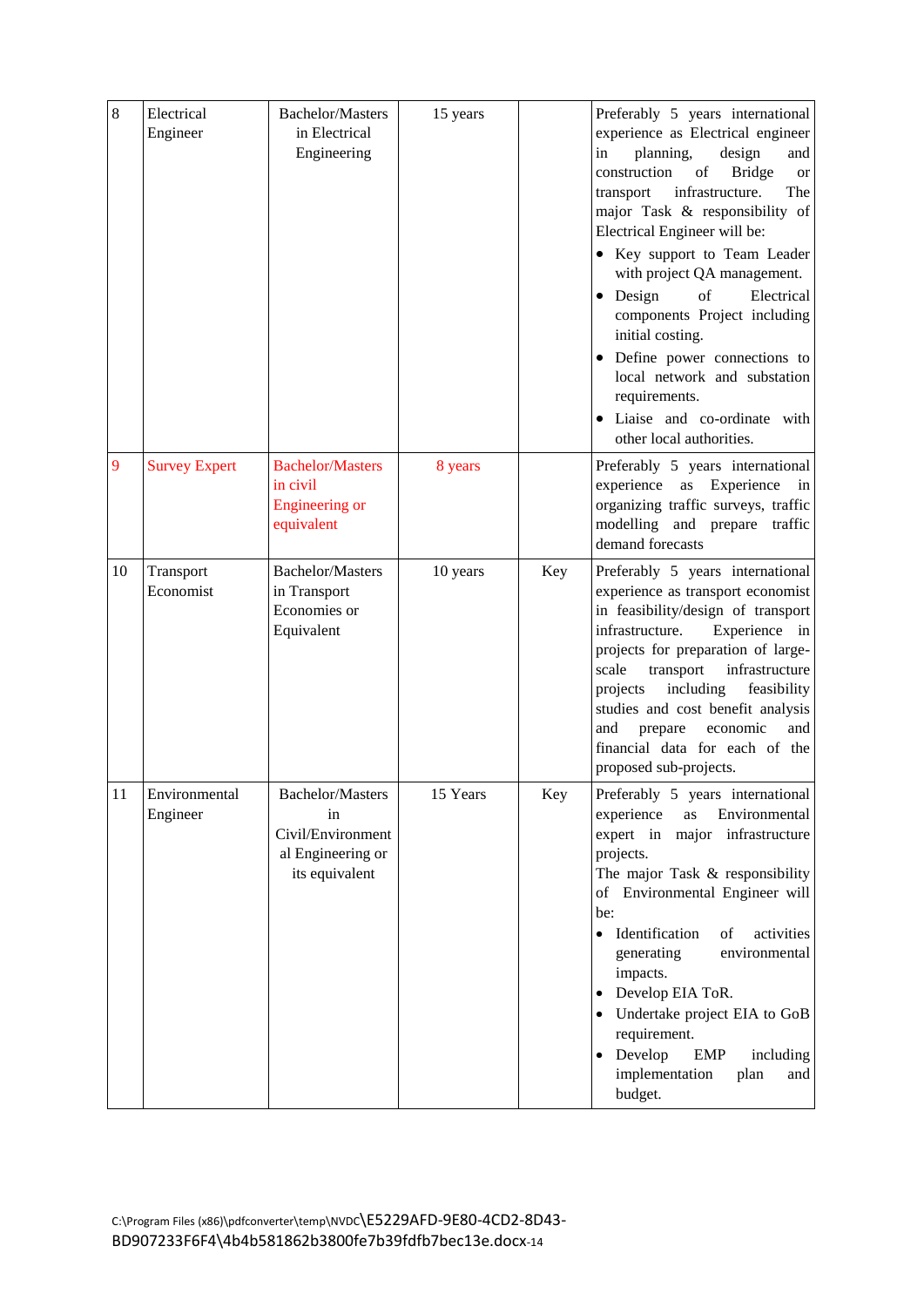| 12 | Resettlement/Soci<br>al Expert | <b>Bachelor/Masters</b><br>in social science        | 15 years |     | Preferably 5<br>years<br>experience<br>international<br>experience<br>Resettlement<br>preparation<br>of<br>Action Plan.                                                                                                                                                                                                                                                                                                                                   |
|----|--------------------------------|-----------------------------------------------------|----------|-----|-----------------------------------------------------------------------------------------------------------------------------------------------------------------------------------------------------------------------------------------------------------------------------------------------------------------------------------------------------------------------------------------------------------------------------------------------------------|
| 13 | <b>Costing Engineer</b>        | <b>Bachelor/Masters</b><br>in Civil<br>Engineering  | 15 Years | Key | Preferably 5 years international<br>experience<br>Costing<br>as<br>Engineering in Bridge or other<br>transport<br>infrastructure.<br>The<br>major Task & responsibility of<br>Costing Engineer will be:<br>• Prepare BOQ for each work<br>section and each.<br>• Prepare<br>comprehensive<br>quantities schedule and cost<br>estimates<br>Develop and prepare unit rates<br>and costs.<br>• Cost sensitivity analyses.<br>• Project expenditure profiles. |
| 14 | Architect                      | Graduate in<br>Architecture                         | 15 Years | Key | Preferably 5 years international<br>experience as<br>preparing the<br>architecture and physical plan of<br>Bridge or transport infrastructure<br>considering the<br>traffic<br>flow,<br>existing utility services and land<br>availability of the site to make it<br>aesthetically pleasant.                                                                                                                                                              |
| 15 | Urban Planner                  | <b>Bachelor/Masters</b><br>in Urban Planning        | 15 years | Key | Preferably 5 years experience in<br>Urban<br>Planner<br>in<br>Major<br>Bridge/Road/other<br>transport<br>infrastructure project.                                                                                                                                                                                                                                                                                                                          |
| 16 | <b>Financial Expert</b>        | Post-Graduate/<br>MBA/CA                            | 15 years | Key | Preferably 5 years international<br>experience as Financial Expert in<br>major Infrastructure Projects.<br>The major Task & responsibility<br>of Financial Expert will be:<br>Financial Modelling for the<br>$\bullet$<br>project (FIRR)                                                                                                                                                                                                                  |
| 17 | Statistician / Data<br>Analyst | Bachelor in<br>Statistics or any<br>relevant degree | 10 years |     | Preferably 5 years international<br>experience as data analyst in<br>transport infrastructure project.                                                                                                                                                                                                                                                                                                                                                    |
| 18 | Construction<br>Expert         | <b>Bachelor/Masters</b><br>in civil<br>engineering  | 15 years | Key | Preferably 5 years experience as<br>preparing construction method in<br>Major<br>Bridge/Road/other<br>transport infrastructure project.                                                                                                                                                                                                                                                                                                                   |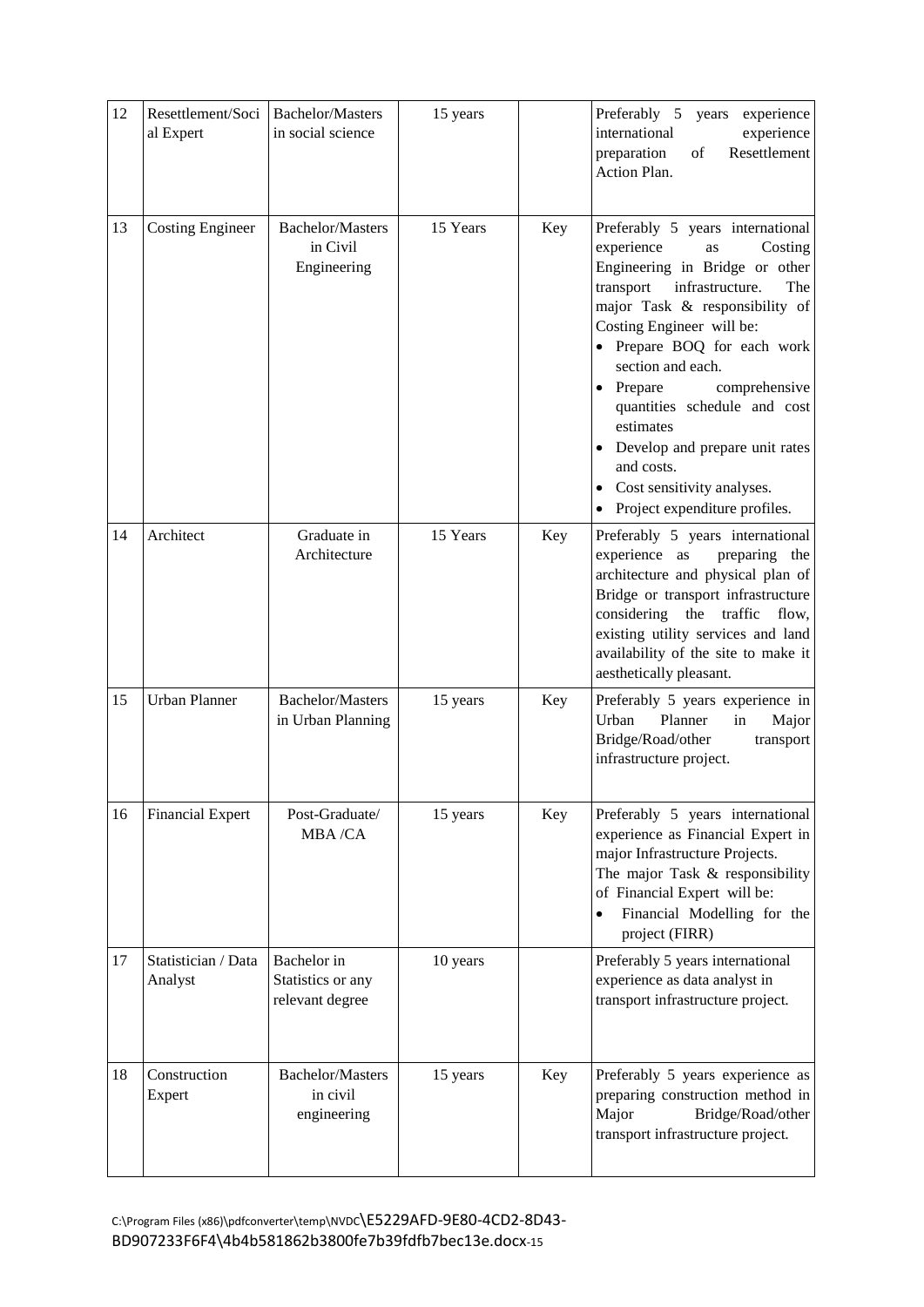|                | <b>National</b>                  |                                                                        |          |     |                                                                                                                                                                                                                                                                                                                                                                                                                                                                                                                                                                                                                                                                                                                                                                                                                                                                                                                                                                                                                   |
|----------------|----------------------------------|------------------------------------------------------------------------|----------|-----|-------------------------------------------------------------------------------------------------------------------------------------------------------------------------------------------------------------------------------------------------------------------------------------------------------------------------------------------------------------------------------------------------------------------------------------------------------------------------------------------------------------------------------------------------------------------------------------------------------------------------------------------------------------------------------------------------------------------------------------------------------------------------------------------------------------------------------------------------------------------------------------------------------------------------------------------------------------------------------------------------------------------|
| 1              | Deputy Team<br>Leader            | Bachelor in Civil<br>Engineering or<br>Equivalent                      | 15 years | Key | Preferably 10 years experience as<br>Deputy Team Leader or Project in<br>Charge in Major Bridge/road<br>project, which will include in<br>feasibility<br>study,<br>planning,<br>designing<br>and<br>construction<br>supervision project.<br>Assist<br>Team<br>Leader<br>for<br>overall management, Control<br>Administration,<br>Technical<br>and Financial Management.<br>Organize and mobilize the<br>$\bullet$<br>local teams for topographical<br>Geotechnical<br>survey,<br>Investigation,<br>detailed<br>environmental<br>impact<br>resettlement<br>assessment<br>action plan, land acquisition<br>and<br>bridge<br>plan<br>design<br>preparation of cost estimate.<br>Co-ordination<br>and<br>liaison<br>$\bullet$<br>with field teams.<br>Taking part in preparation of<br>$\bullet$<br>Inception Report, Monthly<br>Progress Report and Draft &<br>Final Feasibility Report.<br>Review all reports and take<br>$\bullet$<br>part in optimization of length,<br>location and alignment of the<br>bridges. |
| $\overline{2}$ | <b>Transport Planner</b>         | Bachelor in<br>Transportation<br>Engineering                           | 10 years |     | Preferably 5 years experience in<br>data/market analysis,<br>demand model development and<br>preparation of public transport<br>plans, etc.                                                                                                                                                                                                                                                                                                                                                                                                                                                                                                                                                                                                                                                                                                                                                                                                                                                                       |
| 3              | Transport<br>Economist           | <b>Bachelor</b> /Masters<br>in Transport<br>Economies or<br>Equivalent | 10 years | Key | Preferably 5 years experience as<br>transport<br>economist<br>in<br>feasibility/design<br>of<br>major<br>transport infrastructure project.                                                                                                                                                                                                                                                                                                                                                                                                                                                                                                                                                                                                                                                                                                                                                                                                                                                                        |
| 4              | <b>Traffic Engineer</b>          | Bachelor in<br>Transportation<br>Engineering                           | 10 years | Key | Preferably 5 years experience in<br>traffic engineering, traffic survey<br>and data analysis experience, etc.                                                                                                                                                                                                                                                                                                                                                                                                                                                                                                                                                                                                                                                                                                                                                                                                                                                                                                     |
| $\mathfrak s$  | <b>Bridge Engineer</b>           | Bachelor in Civil<br>Engineering or<br>higher degree                   | 10 years | Key | Having experience in bridge and<br>viaduct design and planning, road<br>planning, etc.                                                                                                                                                                                                                                                                                                                                                                                                                                                                                                                                                                                                                                                                                                                                                                                                                                                                                                                            |
| 6              | <b>Cost Estimate</b><br>Engineer | Bachelor in Civil<br>Engineering                                       | 10 years | Key | Preferably 5 years experience in<br>cost estimation of major bridge,<br>expressway projects.                                                                                                                                                                                                                                                                                                                                                                                                                                                                                                                                                                                                                                                                                                                                                                                                                                                                                                                      |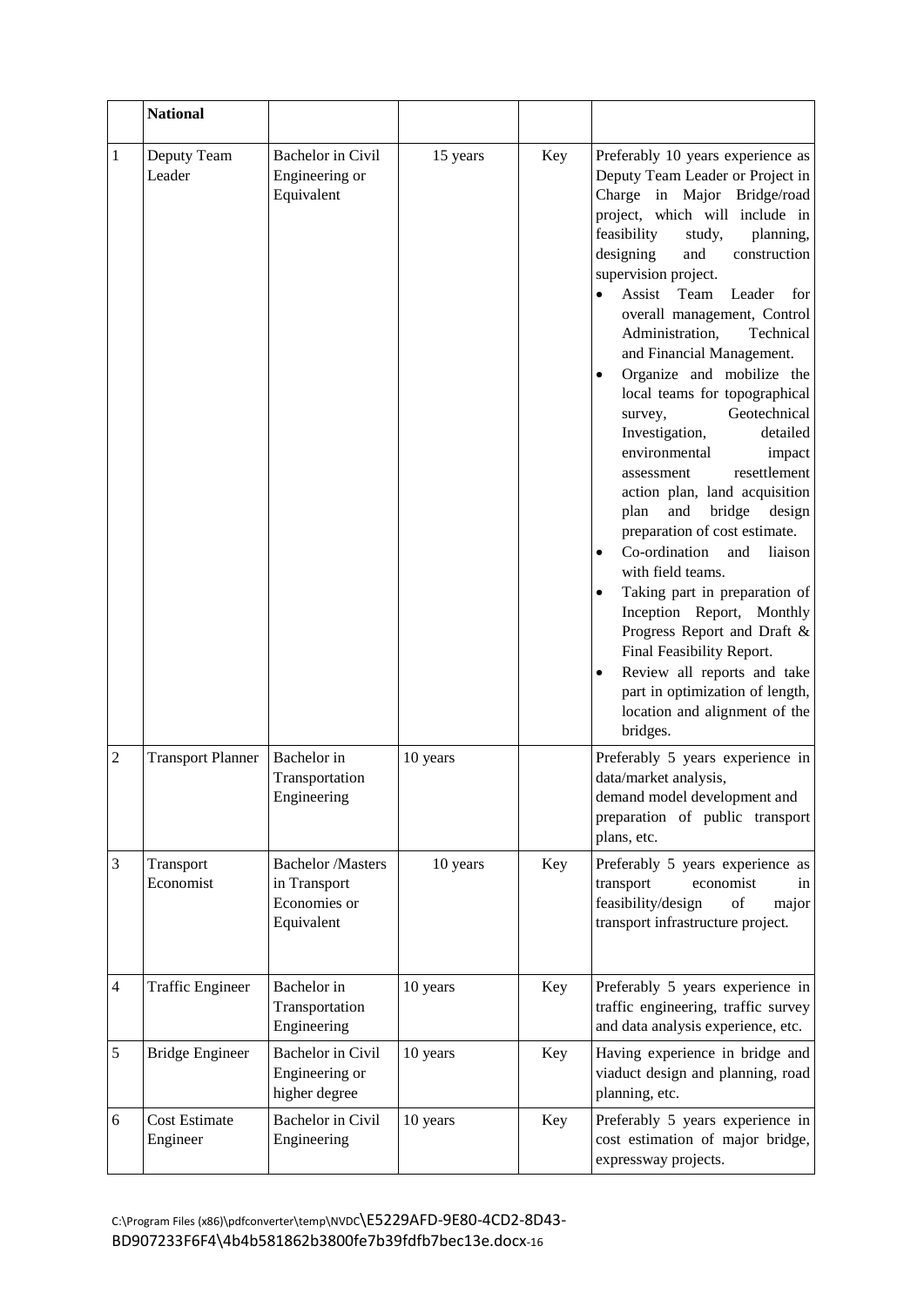| $\overline{7}$ | Civil Engineer                              | Bachelor in Civil<br>Engineering            | 10 years | Key | Preferably 5 years experience in<br>major bridge or<br>expressway<br>projects.                                                                                                                                                                                                                                                                                                                                                                                                                  |
|----------------|---------------------------------------------|---------------------------------------------|----------|-----|-------------------------------------------------------------------------------------------------------------------------------------------------------------------------------------------------------------------------------------------------------------------------------------------------------------------------------------------------------------------------------------------------------------------------------------------------------------------------------------------------|
| $\,8\,$        | Geotechnical<br>Engineer                    | Bachelor in Civil<br>Engineering            | 10 years | Key | Preferably 5 years experience as<br>Geotechnical Engineer in Major<br>Bridge/Road Project:<br>Scheme design of bridge &<br>structure<br>foundations<br>large<br>incl. initial costing.<br>• Detailed design of bridge and<br>large structure foundation.<br>Foundation<br>construction<br>methods,<br>including<br>marine<br>construction.<br>• Foundation<br>design-including<br>piling and foundations in soft<br>soils and seismic zones.<br>Ship impact protection devices<br>and measures. |
| 9              | Social/Resettleme<br>nt/Safeguard<br>Expert | Bachelor in Social<br>Science               | 10 years | Key | Preferably 5 years experience in<br>carrying out consultations with<br>affected<br>persons,<br>ensuring<br>compensation, rehabilitation, and<br>income restoration measures are<br>done prior to construction, during<br><b>RAP</b><br>implementation,<br>reports<br>produced by the RPI's NGO and<br>to provide guidance to the NGOs<br>on specific activities, as required.<br>During construction stage.                                                                                     |
| 10             | Environmental<br>Expert                     | Bachelor in<br>Environmental<br>Engineering | 10 years | Key | Preferably 10 years experience in<br>Environmental Engineering.<br>The major Task & responsibility<br>of Environmental Expert will be:<br>Identification<br>of<br>activities<br>$\bullet$<br>generating<br>environmental<br>impacts.<br>Develop EIA ToR.<br>Undertake project EIA to GoB<br>$\bullet$<br>requirement.<br>Develop<br><b>EMP</b><br>including<br>$\bullet$<br>implementation<br>plan<br>and<br>budget.                                                                            |
| 11             | Land Acquisition<br>Planner                 | BSc. in Social<br>Studies or<br>Equivalent  | 10 years | Key | Preferably 5 years experience as<br>preparing Land Acquisition Plan<br>in major transport infrastructure<br>project.<br>The major Task &<br>responsibility<br>of<br>Land<br>Acquisition<br>Planner<br>will<br>be<br>Prepare Comprehensive LAP                                                                                                                                                                                                                                                   |
| 12             | Architect                                   | Graduate in<br>Architecture                 | 10 years | Key | Preferably 5 years experience as<br>Architect in<br>major<br>transport<br>infrastructure project. The major                                                                                                                                                                                                                                                                                                                                                                                     |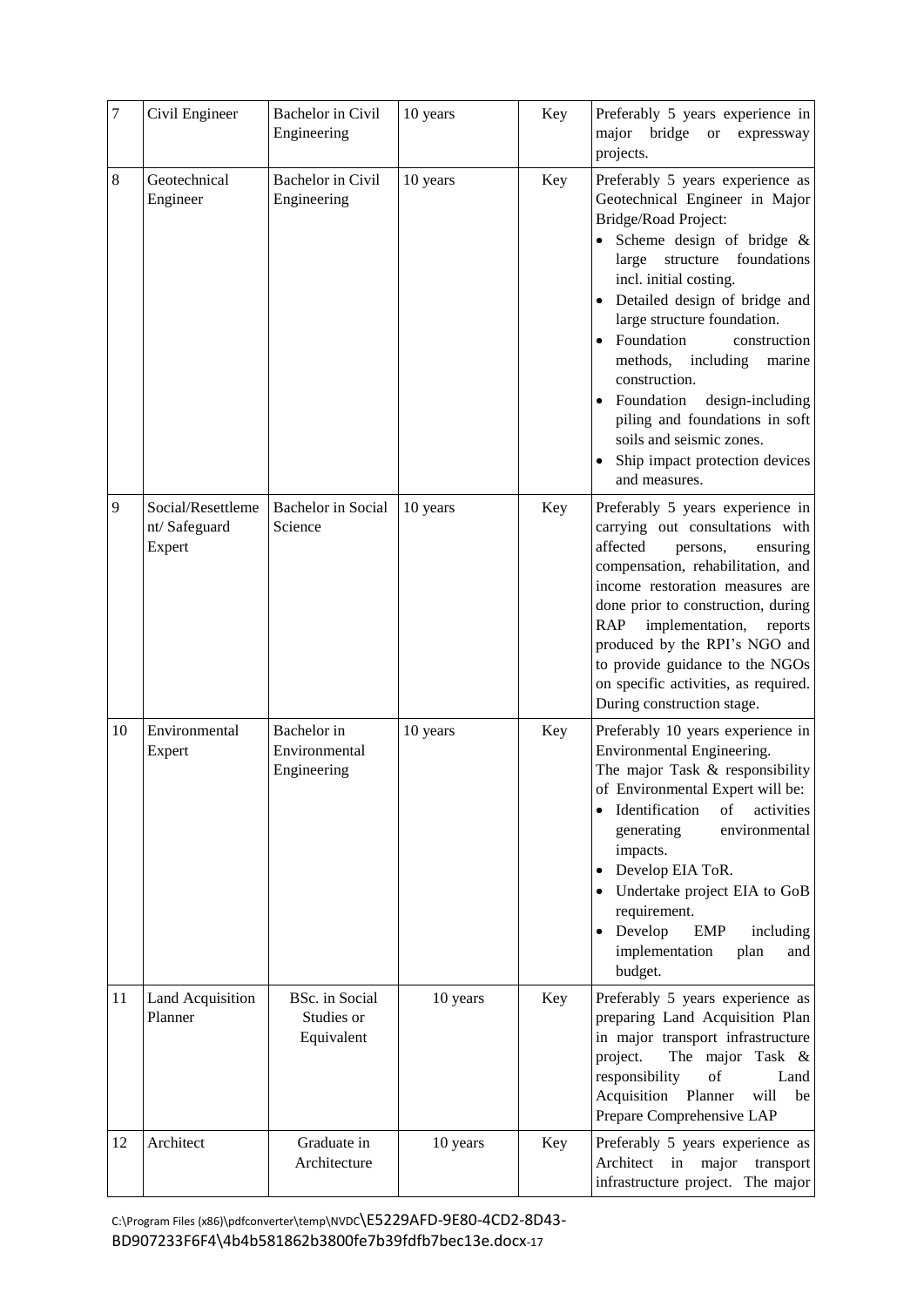|                |                                               |                                                                   |          |     | Task<br>responsibility<br>of<br>&<br>Architect Engineer will be:<br>To prepare the architecture and<br>physical plan<br>of Bridge<br><b>or</b><br>infrastructure<br>transport<br>considering<br>traffic<br>the<br>flow,<br>existing utility services and land<br>availability of the site to make it<br>aesthetically pleasant.                                                                                                                                                                                                                             |
|----------------|-----------------------------------------------|-------------------------------------------------------------------|----------|-----|-------------------------------------------------------------------------------------------------------------------------------------------------------------------------------------------------------------------------------------------------------------------------------------------------------------------------------------------------------------------------------------------------------------------------------------------------------------------------------------------------------------------------------------------------------------|
| 13             | Electrical<br>Engineer                        | <b>BSc</b> in Civil<br>Engineering or<br>transport<br>Engineering | 15 years | Key | Preferably 5 years experience as<br>Electrical<br>Engineer<br>in<br>bridge/other<br>transport<br>infrastructure project, which will<br>include<br>feasibility<br>in<br>study,<br>planning, designing project.                                                                                                                                                                                                                                                                                                                                               |
| 14             | <b>Urban Planner</b>                          | Bachelor in Urban<br>Planning or its<br>equivalent                | 10 years | Key | Preferably 5 years experience as<br>Urban<br>Designer<br>in<br>Major<br>Bridge/Road project.                                                                                                                                                                                                                                                                                                                                                                                                                                                                |
| 15             | Hydrologist and<br>Morphologist<br>Specialist | Bachelor in Civil<br>Engineering or its<br>equivalent             | 10 years | Key | Preferably 05 years experience as<br>Hydrologist and Morphologist<br>Specialist of Major Bridge/Road<br>project:<br>To carry out all Hydrological<br>and Morphological Surveys<br>and Analyses to facilitate the<br>fixation of alignment<br>and<br>preparation of design.<br>To identify catchment areas<br>which administrate the supply<br>and drainage of water in and<br>around the Tunnel construction<br>area;<br>To identify hydrological and<br>morphological characteristics<br>of the rivers and canals in and<br>around the construction sites. |
| 16             | <b>GIS Expert</b>                             | Bachelor in Civil<br>Engineer or any<br>relevant field            | 10 years | Key | Preferably 05 years experience as<br>Specialist<br>Major<br>GIS<br>in<br>Bridge/Road/other<br>major<br>transport infrastructure project.                                                                                                                                                                                                                                                                                                                                                                                                                    |
|                | <b>Support Staff</b>                          |                                                                   |          |     |                                                                                                                                                                                                                                                                                                                                                                                                                                                                                                                                                             |
| 1              | Junior Engineer-<br>Topo                      | Diploma in Civil<br>Engineering or its<br>equivalent              | 10 years |     | Minimum 05 years experience in<br>survey works used by Total<br>Station of Major Bridge/Road<br>project                                                                                                                                                                                                                                                                                                                                                                                                                                                     |
| $\overline{c}$ | Junior Engineer-<br>Geotech                   | Diploma in Civil<br>Engineering or its<br>equivalent              | 10 years |     | Minimum 05 years experience as<br>geo-technical engineer of Major<br>Bridge/Road project                                                                                                                                                                                                                                                                                                                                                                                                                                                                    |
| 3              | Junior Engineer-<br>Traffic                   | Diploma in Civil<br>Engineering or its                            | 10 years |     | Minimum 05 years experience in<br>Traffic<br>survey<br>of<br>Major                                                                                                                                                                                                                                                                                                                                                                                                                                                                                          |

C:\Program Files (x86)\pdfconverter\temp\NVDC\E5229AFD-9E80-4CD2-8D43- BD907233F6F4\4b4b581862b3800fe7b39fdfb7bec13e.docx-18